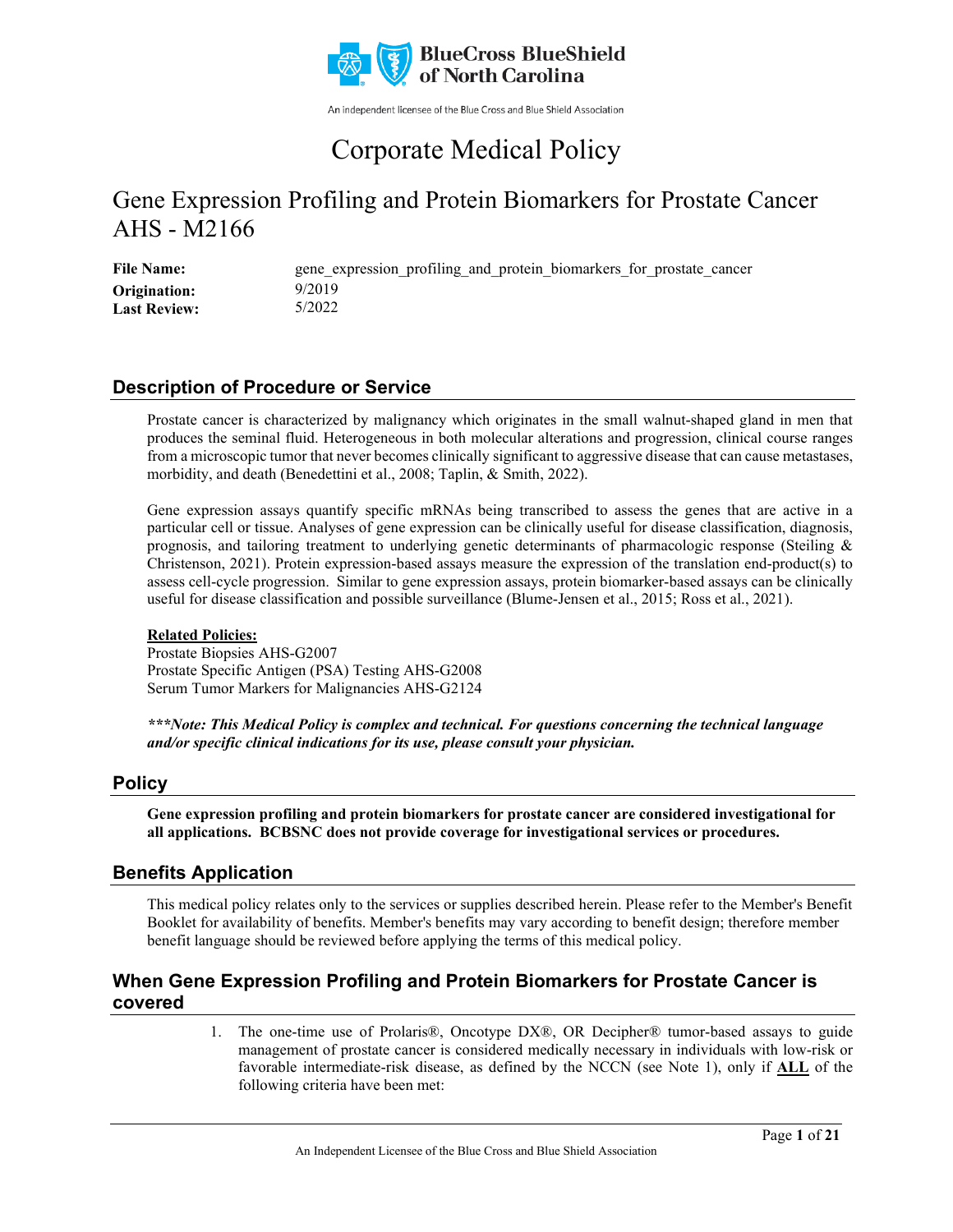- a. Needle biopsy with localized adenocarcinoma of prostate with no clinical evidence of metastasis or lymph node involvement; **AND**
- b. No presence of significant co-morbidities, including advanced age, to suggest individual has an estimated life expectancy of less than 10 years
- 2. The one-time use of Prolaris® or Decipher® tumor-based assays to guide management of prostate cancer is considered medically necessary in individuals with unfavorable intermediate-risk and high-risk disease, as defined by the NCCN (see Note 1), only if **ALL** of the following criteria have been met:
	- a. Needle biopsy with localized adenocarcinoma of prostate with no clinical evidence of metastasis or lymph node involvement; **AND**
	- b. No presence of significant co-morbidities, including advanced age, to suggest individual has an estimated life expectancy of less than 10 years
- 3. The one-time use of the EPI biomarker test prior to initial biopsy is considered medically necessary in individuals with a prostate only if **ALL** of the following criteria have been met:
	- a. Moderately elevated PSA levels

i. For individuals ages  $50 - 75$  years, PSA levels between  $3 - 10$  ng/mL ii. For individuals over the age of 75, PSA levels between  $4 - 10$  ng/mL

- b. No other relative indication for prostate biopsy including **ANY** of the following: i.DRE suspicious for cancer
	- ii.Persistently elevated PSA

#### iii.Positive multiparametric MRI, if performed

- iv.Ethnicity at higher risk for prostate cancer (See Note 2)
- v.First-degree relative with prostate cancer
- vi.Known to have a high-penetrance prostate cancer risk gene(s) per NCCN guidelines (See Note
- c. No other relative contraindication for prostate biopsy including ANY of the following: i.<10-year life expectancy
	- ii.Benign disease not ruled out

### **When Gene Expression Profiling and Protein Biomarkers for Prostate Cancer is not covered**

- 1. The following tests to assess and/or monitor prostate cancer are considered not medically necessary:
	- a. Ki-67 immunohistochemistry
	- b. *PTEN* loss
- 2. The following tests are considered not medically necessary, including, but not limited to:
	- All other urine testing for gene expression profile and/or protein biomarkers to assess prostate cancer, including Select MDx.
	- Other screening tests for prostate cancer, including, but not limited to, alpha-methylacyl coenzyme A racemase (AMACR), early prostate cancer antigen, endoglin, E twenty-six (ETS) gene fusions, human kallikrein 2, analysis of prostatic fluid electrolyte composition, interleukin-6, transforming growth factor-beta 1, TMPRSS2:ERG gene fusion, MyProstateScore, gene hypermethylation, *PCA3/KLK3* (prostate cancer antigen 3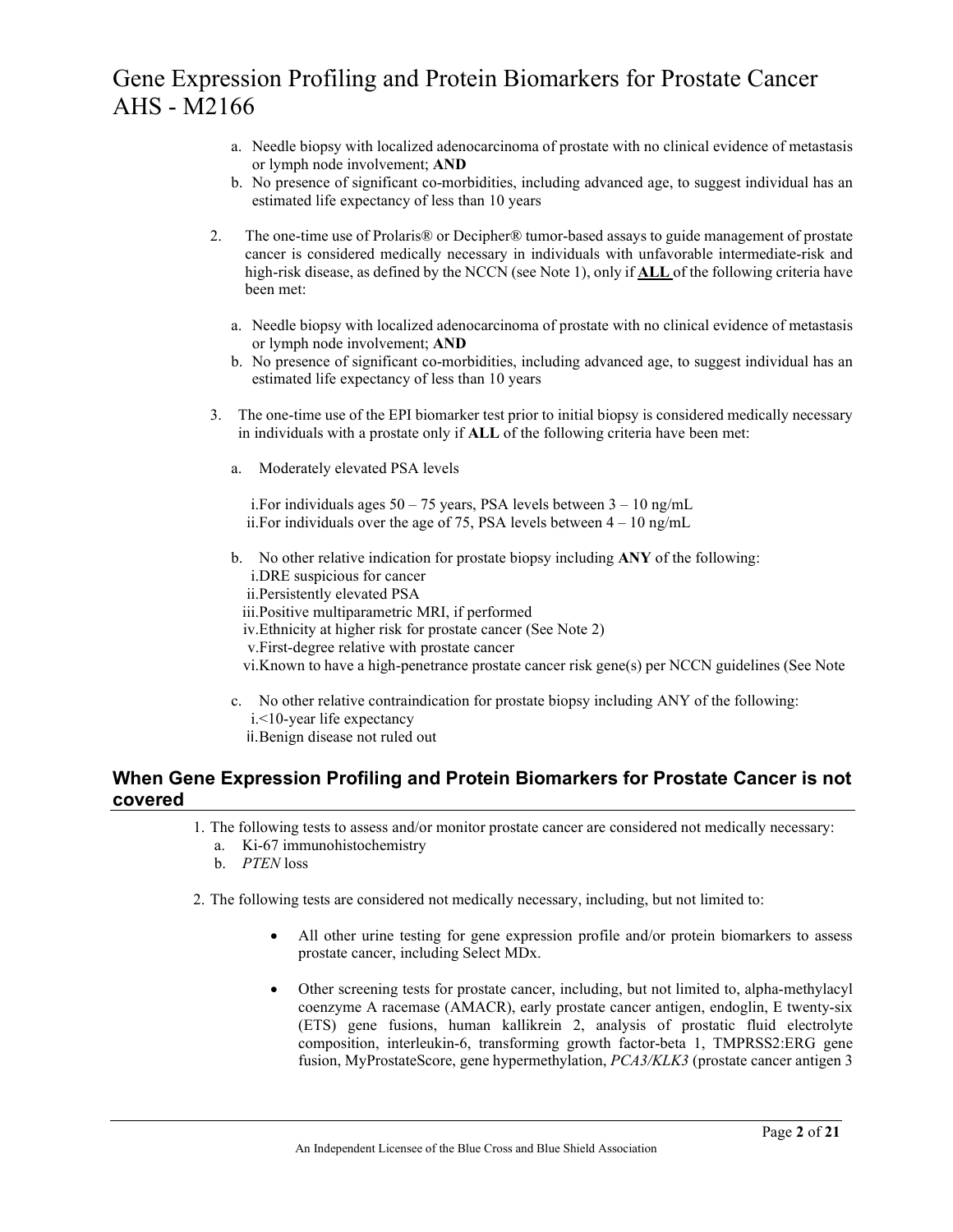[non-protein coding]/kallikrein-related peptidase 3 [prostate-specific antigen]) ratio, 4Kscore, Prostate Health Index (PHI), PCA3 score or ConfirmMDx.

• Other tests using cellular and biologic features of a tumor, including use in predicting risk of recurrence in patients with prostate cancer.

Reimbursement is not allowed for other screening tests for prostate cancer that are not listed in the when covered section, including, but not limited to, alpha-methylacyl coenzyme A racemase (AMACR).

NOTE 1: NCCN Prostate Cancer Initial Risk Stratification and Staging Workup for Clinically Localized Disease (NCCN, 2022).

| <b>Risk Group</b> | <b>Clinical/Pathological Features</b>                                                                                                                                                                            |                             |                                                                                                       |  |
|-------------------|------------------------------------------------------------------------------------------------------------------------------------------------------------------------------------------------------------------|-----------------------------|-------------------------------------------------------------------------------------------------------|--|
| Very Low          | Has all of the following:<br>cT1c; AND<br>Grade Group 1<br>$PSA < 10$ ng/mL<br>Fewer than 3 prostate biopsy fragments/cores positive, $\leq$ 50% cancer in each fragment/core<br>PSA density $\leq 0.15$ ng/mL/g |                             |                                                                                                       |  |
| Low               | Has all of the following but does not qualify for very low risk:<br>$cT1-cT2a$<br>Grade Group 1<br>$PSA < 10$ ng/mL                                                                                              |                             |                                                                                                       |  |
| Intermediate      | Has all of the following:<br>No high-risk group features<br>No very-high-risk group features<br>Has one or more intermediate risk<br>factors                                                                     | Favorable<br>Intermediate   | Has all of the following:<br>1 IRF<br>Grade Group 1 or 2<br><50% biopsy cores positive                |  |
|                   | $\alpha$ cT2b-cT2c<br>» Grade Group 2 or 3<br>» PSA 10-20 ng/mL                                                                                                                                                  | Unfavorable<br>Intermediate | Has one or more of the following:<br>2 or 3 IRFs<br>Grade Group 3<br>$\geq$ 50% biopsy cores positive |  |
| High              | Has no very-high-risk features and has at least one high-risk feature:<br>$cT3a$ OR<br>Grade Group 4 or Grade Group 5 OR<br>$PSA > 20$ ng/mL                                                                     |                             |                                                                                                       |  |
| Very High         | Has at least one of the following:<br>$T3b-T4$<br>Primary Gleason pattern 5<br>2 or 3 high-risk features<br>>4 cores with Grade Group 4 or 5                                                                     |                             |                                                                                                       |  |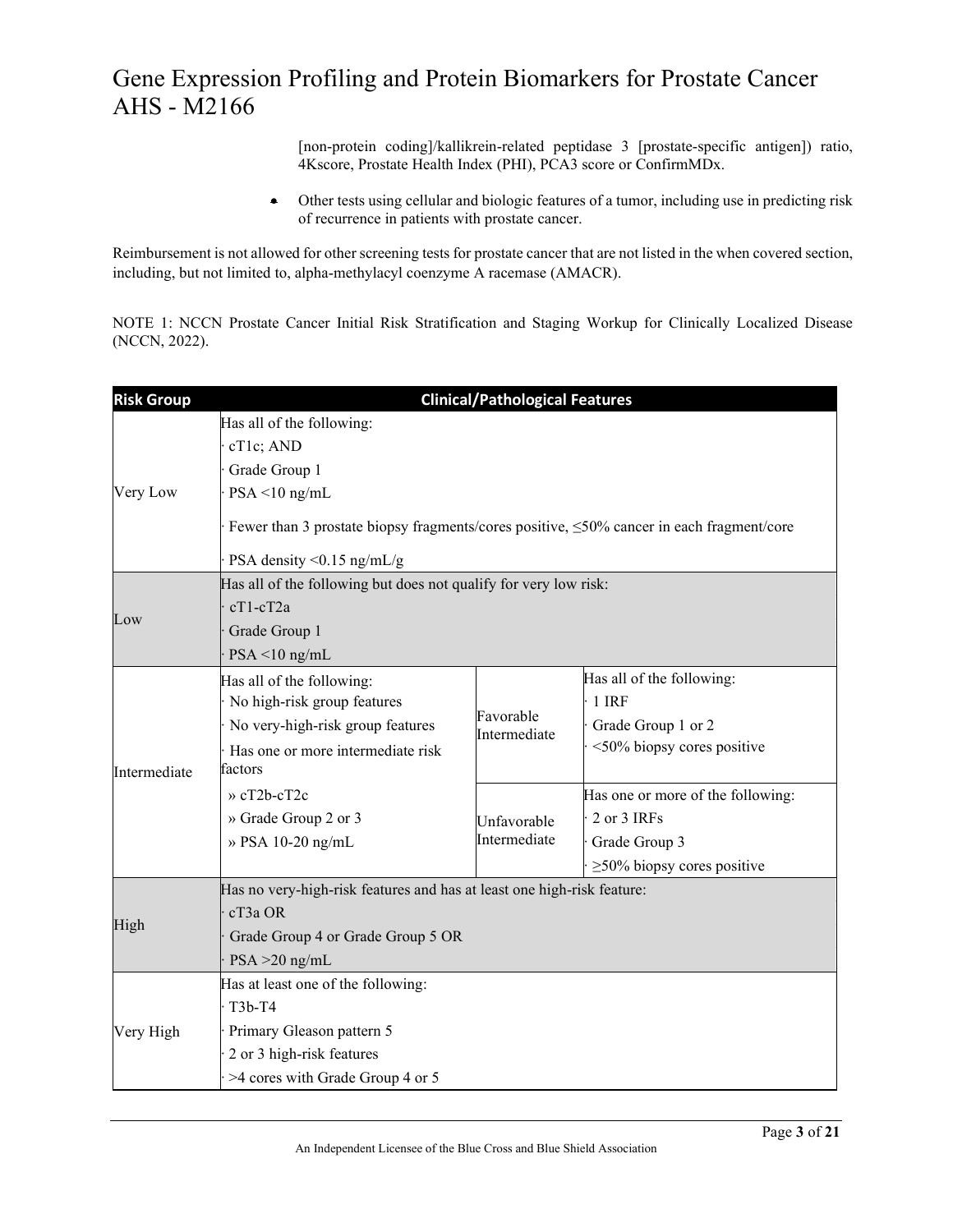NOTE 2: According to the NCCN Prostate Cancer Early Detection guidelines, "African-American men, men with a family history of prostate cancer, and those with a known genetic predisposition represent high-risk groups (NCCN, 2021)."

NOTE 3: According to the NCCN Prostate Cancer Early Detection guidelines, the main high-penetrance cancer risk genes include *BRCA1, BRCA2, ATM, MLH1, MSH2, MSH6, HOXB13, CHEK2, NBN, PALB2, RAD51D,* and *TP53* (NCCN, 2021).

### **Policy Guidelines**

Prostate cancer (PCa) is the most common cancer in American men and the second leading cause of death in men over 65 (Balducci et al., 1997; Tabayoyong & Abouassaly, 2015). In 2021, the American Cancer Society estimates that approximately 248,530 new prostate cancer diagnoses and approximately 34,130 prostate cancer deaths will occur; although, the 5-year survival rate between 2007-2013 was 99%. About 1 man in 8 will be diagnosed with prostate cancer during his lifetime in the United States (ACS, 2021; Siegel et al., 2018).

Many cases of prostate cancer do not become clinically evident, as indicated in autopsy studies, where prostate cancer is detected in approximately 30 percent of men aged 55 or older and approximately 60 percent of men by age 80 (Bell, Del Mar, Wright, Dickinson, & Glasziou, 2015). These data suggest that prostate cancer often grows so slowly that most men die of other causes before the disease becomes clinically advanced (Hoffman, 2021).

Prostate cancer survival is related to many factors, especially the extent of tumor at the time of diagnosis. The fiveyear relative survival among men with cancer localized to the prostate or with regional spread is 100%, compared with 31% among those diagnosed with distant metastases (Hoffman, 2021). Gene expression profiling has been proposed as a method of risk stratification for prostate cancer. Several tests evaluating the expression levels of various genes have been produced to be used in conjunction with other tools such as Gleason score and PSA assessment.

Tissue-based gene expression classifiers (GEC) are now widely used to assist in prostate cancer prognosis. These tests are RNA-based prognostic biomarkers that analyze a distinct multigene panel to predict cancer progression, from the chance of having the disease to the probability of death at ten years due to prostate cancer. Genomic tests can predict prostate cancer aggressiveness, detect potentially dangerous prostate cancer-related genomic activity, and utilize biopsy samples to deliver prognostic information via immunofluorescence imaging. Additionally, researchers have identified the potential of microRNAs as human prostate cancer biomarkers (Song et al., 2018). While several types of biomarker tests exist, the NCCN specifically recommends Prolaris, Oncotype DX Prostate, Decipher, and ProMark as tumor-based molecular assays to consider during initial risk stratification (NCCN, 2022). Ki-67 and PTEN are also listed in NCCN guidelines, but are not recommended (NCCN, 2022).

### *Proprietary Testing, Clinical Utility and Analytical Validity*

Hu et al. (2018) evaluated the utility of three genomic expression classifiers (GEC), including Decipher, Oncotype, and Prolaris. 747 patients underwent GEC testing. The authors found that "Among patients with clinical favorable risk of cancer, the rate of active surveillance (AS) differed significantly among patients with a GEC result above the threshold (46.2%), those with a GEC result below the threshold (75.9%), and those who did not undergo GEC (57.9%)". The authors further estimated that "for every nine men with favorable risk of cancer who undergo GEC testing, one additional patient may have their disease initially managed with AS (Hu et al., 2018)."

### *Prolaris*

The test "Prolaris" (created by Myriad Genetics) has been used to inform decision making on active surveillance (AS) and whether to proceed to a treatment option, such as radiation or surgery. Prolaris is an assessment of the average expression of 31 cell-cycle progression (CCP) genes compared to 15 reference genes. This score is combined with the patient's age, PSA, percent positive cores, clinical stage, Gleason score, and AUA risk category and is intended to provide a 10-year prostate cancer-specific mortality risk. Scores range from 0 to 10, with each unit increase representing a doubling of disease-risk progression. Prolaris may also be used to assess risk post-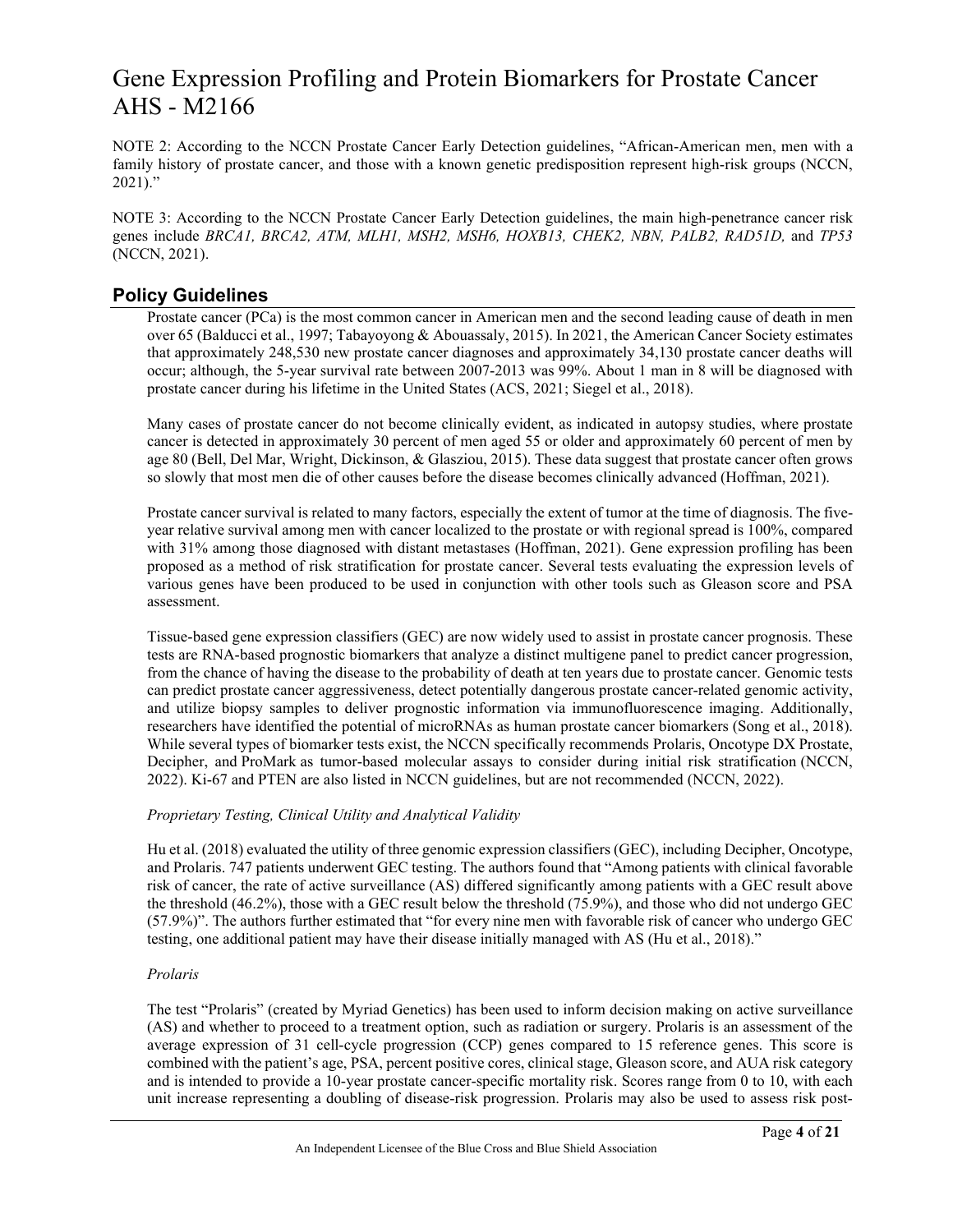prostatectomy, and the same scale of 0-10 is used. Each unit increase represents a doubling of risk of biochemical recurrence (BCR) (Alford et al., 2017).

CCP expression has found to correlate with mortality rate of prostate cancer. Cuzick et al. (2015) found that not only was there a relationship between CCP expression and mortality rate, the increased expression of CCP was predictive of BCR after 10 years. Even after adjusting for factors such as PSA and Gleason score, the CCP was both "highly significant" and "independent" of prostate cancer mortality rate. The authors noted that the CCP score could be created from minimal tumor mass (as little as 0.5 mm), with a 90% success rate with >0.5 mm visible tumor, as well as Prolaris' objective criteria compared to the Gleason score (Cuzick et al., 2015).

Prolaris may be used to lower unnecessary treatment by providing a molecular indication of the disease's progression. Radical treatments, such as prostatectomies, are often unnecessary, and there is utility in a biomarker metric than can reliably inform providers of a course of treatment or condition. An AS status is preferable to treatment. Hu et al. (2018) used data provided by the CCP score (along with two other biomarker tests) to perform risk stratification and assess whether further treatment was needed or if the condition could be managed by active surveillance. Lin et al. (2018) clearly separated high- and low-risk patients using the CCP score. The study combined the CCP score as well as a clinical assessment from CAPRA into a cell-cycle risk (CCR) score. This CCR score was used to select patients for an AS status. The threshold created from both the molecular measures and the clinical measures has the advantage of including higher-risk patients whose clinical features may be lowerrisk. Furthermore, the patients that fell below the threshold were found to have a mortality risk of 2.5%, and the probability of survival of patients with scores under the threshold was 100% (Hu et al., 2018; Lin et al., 2018). Finally, Prolaris has been used by providers to inform clinician decision making. A survey by Carneiro et al found that the course of treatment for prostate cancer patients was influenced by Prolaris' results. About 65% of cases were reported to have shifted in the intended treatment based on the test results, and about 40% were reported to have opted for the AS choice (a "decrease" in treatment) (Carneiro et al., 2018).

Tward et al. (2020) studied the ability of CCR to predict prostate cancer metastasis using Prolaris. According to a CCR threshold of 2.112, 29.5% patients were hypothesized to be high risk metastasis (CCR>2.112) and 70.5% were unfavorable intermediate risk patients (CCR < 2.112). Patients were followed five years later to determine if CCR accurately predicted metastasis in men undergoing multimodality therapy (androgen deprivation with surgery) or radiation therapy. According to the results, the CCR score does provide a clinically meaningful different risk of metastasis for patients receiving multimodality therapy or radiation therapy. Multimodality therapy reduced patients' risk of metastasis and treatment benefit can be evaluated as a function of the CCR score. For those with CCR scores below the threshold of 2.112 (27% of high-risk group and 73% of the unfavorable intermediate group), radiation therapy was considered after assessing the difference in the risk of metastasis (Tward et al., 2020).

### *Oncotype DX*

Oncotype DX is similar to Prolaris in that it assesses levels of gene expression, could be used for lower-risk patients, and could inform clinicians about the possible course of treatment. The primary difference is that Oncotype DX only tests 12 genes, with 5 reference genes (compared to 31 and 15, respectively, for Prolaris). These expression levels are combined into an algorithm to produce a GPS score of 0-100. This GPS score correlated with prediction of cancer aggression (outcomes such as death or recurrence) (Cullen et al., 2015).

Cullen et al. (2015) found that the GPS score correlated well with BCR. The researchers noted that OncoType DX is a good predictor of both early and late BCR and is validated for adverse pathology whereas Prolaris is validated for 10-year mortality or BCR after radical prostatectomy (Alford et al., 2017; Cullen et al., 2015; Davis, 2014; NCCN, 2022). Oncotype DX was recently validated in a group of men separated by race, showing that this tool is an independent predictor of adverse pathology with similar predictive accuracy in both African American (n=96) and European American (n=76) men (Murphy et al., 2020).

*OncoType DX AR-V7 Nucleus*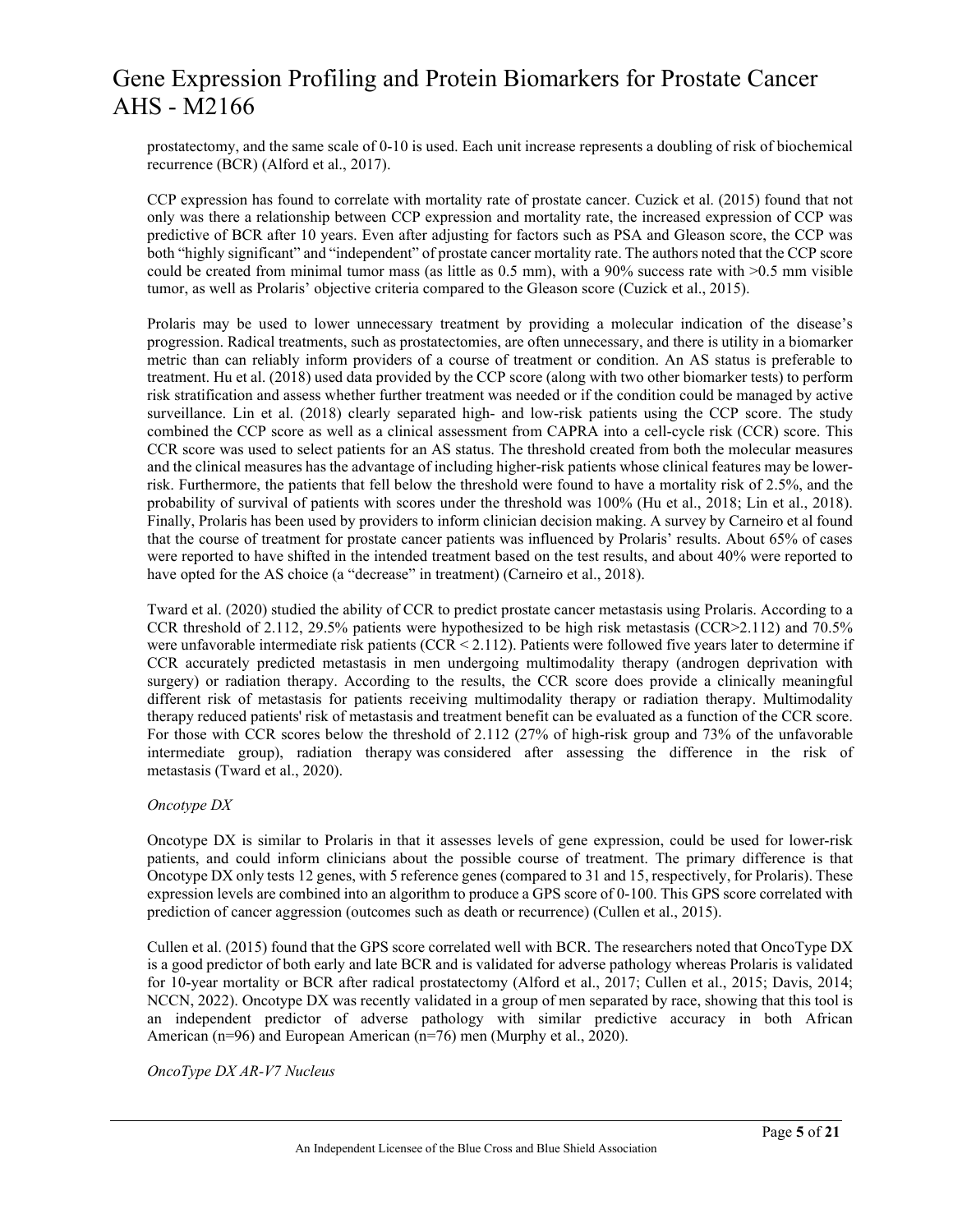This test evaluates the AR-V7 protein in the nucleus of circulating tumor cells and is intended to identify metastatic castration-resistant prostate cancer patients who will not respond to androgen-receptor targeted therapies (OncoType, 2019, 2021).

Scher et al. (2016) examined 161 patients with progressive metastatic castration-resistant prostate cancer (mCRPC) to assess its association with AR-V7. Out of 191 samples (128 pre-ARS inhibitor and 63 pretaxane), the investigators found AR-V7-positive circulating tumor cells in 34 samples, and those samples were found to have worse clinical outcomes and overall survival than those without AR-V7. Scher et al. (2016) concluded that "the results validate CTC nuclear expression of AR-V7 protein in men with mCRPC as a treatment-specific biomarker that is associated with superior survival on taxane therapy over ARS-directed therapy in a clinical practice setting (Scher et al., 2016)."

Further, Chen et al. (2018) studied the overexpression of the nuclear AR-V7 protein in prostate cancer cases. A total of 401 men participated in this study. Participants were split into two cohorts: cohort I included those who were high-risk (n=238), and cohort II included those who were not considered high-risk (n=238). Analyses showed that high nuclear AR-V7 protein expression was detected in approximately 30-40% of participants, and a "High baseline expression of nuclear AR-V7 protein was associated with an unfavorable BCR-free survival in the highrisk patient cohort I but not in the unselected consecutive cohort II. Remarkably, AR-V7 was an independent negative prognostic factor in high-risk prostate cancer patients of cohort I who were selected to receive adjuvant treatment (Chen et al., 2018)."

Graf et al. (2020) studied the clinical utility of AR-V7 as a biomarker for patients with progressing metastatic castration-resistant prostate cancer (mCRPC). The results were used by physicians to make a second line of therapy choice of either an androgen receptor signaling inhibitor (ARSI) or taxane chemotherapy. 255 samples of circulating tumor cells (CTCs) were tested for AR-V7. Patients with detectable AR-V7 in the CTCs had superior survival with taxane treatment over ARSIs and patients who were AR-V7- negative had superior survival on ARSIs over taxanes. These results showed that men who tested AR-V7- positive were more likely to survive longer on taxane chemotherapy. Overall, the authors suggest that the use of AR-V7 CTC test "to inform treatment choice can improve patient outcomes relative to decisions based solely on standard-of-care measures (Graf et al., 2020)."

#### *Decipher*

Decipher is a genomic prognostic test that is used to predict cancer outcomes in patients that have undergone a radical prostatectomy (RP). It relies on the expression levels of 22 RNA markers in the RP specimen and is primarily used to predict likeliness of metastases or mortality. The algorithm score ranges from 0 to 1, where a higher score corresponds with higher chance of metastasis. This algorithm was shown to have outperformed the traditional assessment of clinical and pathological features in predicting metastasis (0.75 accuracy compared to 0.69) as well as 17 other genetic tests (0.54 to 0.68 accuracy) (Alford et al., 2017; Dalela, et al., 2016).

Van den Broeck et al. (2019) aimed to validate the Decipher test in the prediction of distant metastatic recurrence in men with high-risk nonmetastatic prostate cancer 10 years after the surgery was completed. A total of 298 men participated in this study. Results showed that "the median Decipher scores were higher in the population that developed metastases" suggesting that this study "validates Decipher as a predictor for metastatic recurrence even in patients with high-risk, nonmetastatic PC [prostate cancer] within 10-yr follow-up (Van den Broeck et al., 2019)." Specifically, the data showed that each 10% increase in Decipher score resulted in an increased risk of distant metastatic prostate cancer recurrence.

In a prospective trial by Marascio et al. (2020), the clinical utility of the Decipher tumor test on postoperative management of prostate cancer post prostatectomy was discussed. 3,455 males were enrolled in the study and the change in treatment decision-making was recorded. In the cohort, 61% of the patients had high-risk tumors with a two-year prostate cancer reoccurrence. As a result of genome classifier testing, providers' recommendations changed for 39% of the patients, translating to a number needed to test of three to change one treatment decision. This study demonstrated that genome classifier testing favorably impacts treatment decision making post radical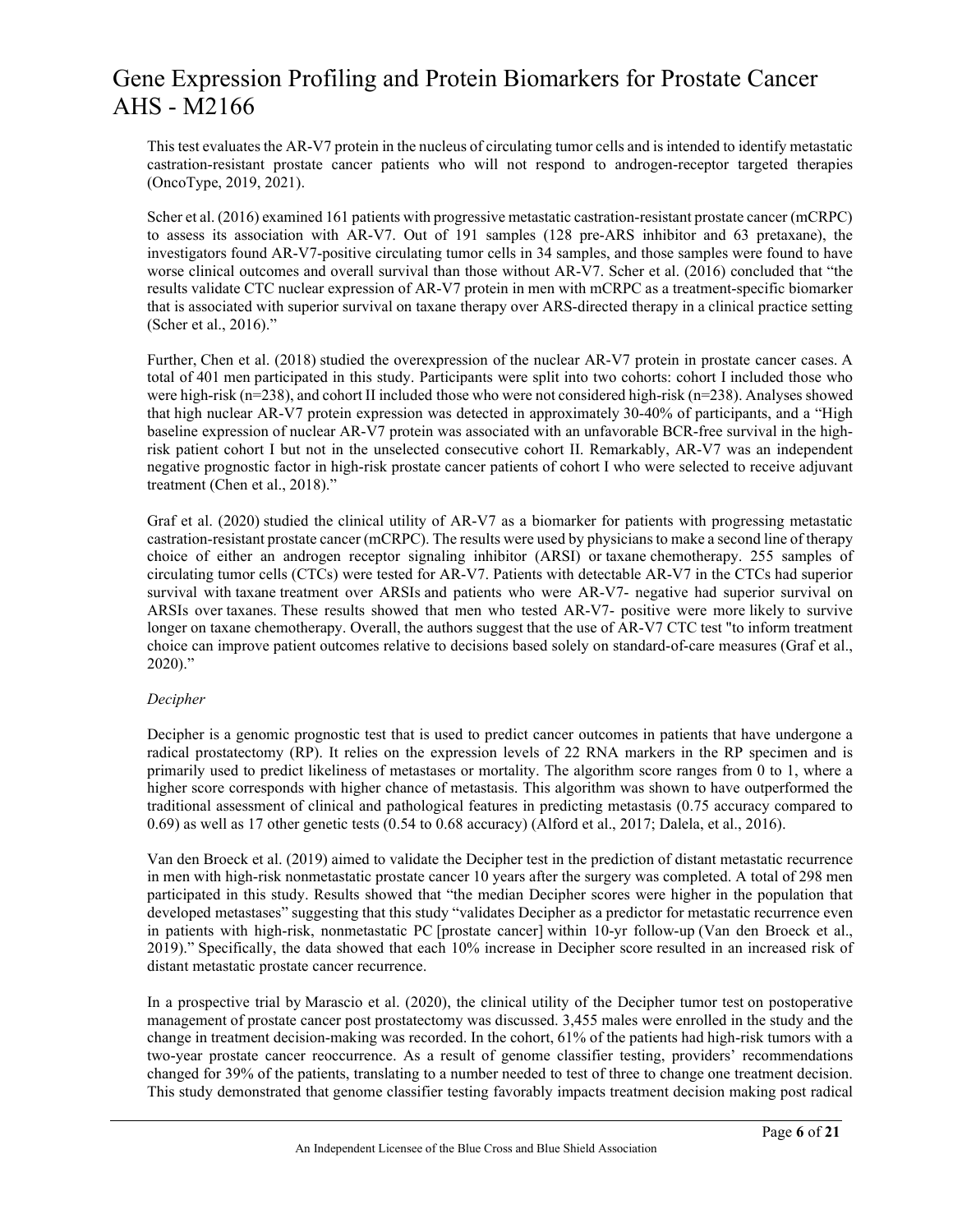prostatectomy, promoting more post-operative radiotherapy. This translated to improved patient reported quality of life (Marascio et al., 2020).

#### *ExoDX Prostate (IntelliScore)*

ExoDX is a urinary test that detects the expression level of three genetic biomarkers (ERG, PCA3, and SPDEF) (AMA, 2019; ExoSome, 2019, 2021). This test integrates the expression levels of these three biomarkers and assigns an individualized risk score to predict the risk of high-grade prostate cancer (Gleason score  $\geq$ 7). This test is intended for men 50 or over with a PSA level of 2-10 ng/mL presenting for an initial biopsy (prior to a DRE) (ExoSome, 2019, 2021).

McKiernan et al. (2016) used ExoDX to discriminate between benign prostate cancer (Gleason score 6 and under) and high-risk cancer (Gleason score  $\geq$ 7). The prognostic score was derived from a sample of 499 patients with PSA levels of 2-20 ng/mL; it was then validated in a sample of 1064 patients and evaluated in a population of 255. The test was compared to the standard of care practices (SOC), and the area under the curve (AUC) of the test was 0.77 compared to the SOC's 0.66. An independent validation found the AUC of the test to be 0.73 compared to the SOC's 0.63. The authors calculated that 138 of 519 biopsies (27%) would have been avoided and that the test only missed 5% of patients with high-risk disease (McKiernan et al., 2016). Within a second phase of the longterm study, McKiernan and colleagues report that using the EPI validated cut-point of 15.6 results in avoiding 26% of unnecessary prostate biopsies and a 20% decrease in all biopsies. If the EPI cut-point is raised to 20, then 31% of total biopsies would be avoided, including 40% of unnecessary biopsies (McKiernan et al., 2018).

A study published in 2018 did a cost-effectiveness analysis and comparison of not only ExoDx (EPI), but also Prostate Health Index (PHI), 4Kscore, and SelectMDx to current standard care of care. Using 2017 US dollars for their calculations, the cost and quality adjusted life-years (QALY) for the current standard of care—transrectal ultrasound guided biopsy (TRUS biopsy)—was \$3,863 and 18.0865, respectively. The authors of the study note that EPI, PHI, and SelectMDx cost less than performing TRUS biopsy. They note, "The EPI provided the highest QALY with an incremental cost-effectiveness ratio of \$58,404 per QALY. The use of biomarkers could reduce the number of unnecessary biopsies by 24% to 34% compared to the current standard of care… Using SelectMDx or the EPI following elevated prostate specific antigen but before proceeding to biopsy is a costeffective strategy in this setting (Sathianathen Niranjan et al., 2018)."

A randomized, blinded, two-armed clinical utility study was published in 2020 using ExoDx (EPI) in individuals presenting for initial biopsy with PSA values in the intermediate range  $(2 - 10 \text{ ng/mL})$ . This large study (n = 1,094) included 72 urologists from 24 different practices. All patients had an EPI test performed, but the patients were divided into two different groups (control and experimental) where only the experimental group received results prior to their biopsy decision. Of the individuals within the experimental group who received negative EPI scores, 74% deferred biopsy. For individuals within the experimental group who received positive EPI scores, 87% were recommended by their urologists to undergo the biopsy, and ultimately 72% did. As compared to the control arm of the study, there is a 30% increase in the detection of high-grade prostate cancer [HGPC], and the authors "estimate that 49% fewer HGPC were missed due to deferrals compared to standard of care (SOC). Overall, 68% of urologists reported that the EPI test influenced their biopsy decision (Tutrone et al., 2020)."

### *ConfirmMDX*

ConfirmMDX uses methylation-specific polymerase chain reaction (PCR) to identify whether a patient with a previously negative prostate biopsy should undergo a repeat biopsy. This test identifies methylation of three genes (*GSTP1*, *APC*, and *RASSF1*) (MDx, 2018a; MDx\_Health, 2020a). This test has been evaluated by Van Neste, Partin, et al. (2016) and was found to have a negative predictive value (NPV) of 96% for high-grade prostate cancer. A total of 7899 prostate core biopsies from 803 patients were assessed, and the NPV of finding low levels of DNA methylation was 89.2% for all cancers. The positive predictive value (PPV) of the genetic assay was found to be 28.2% (for detection of any cancer on a repeat biopsy), and this was calculated to be "significantly higher" than the PPV of standard of care practices. The final algorithm was optimized to a maximum of 0.742 AUC (Van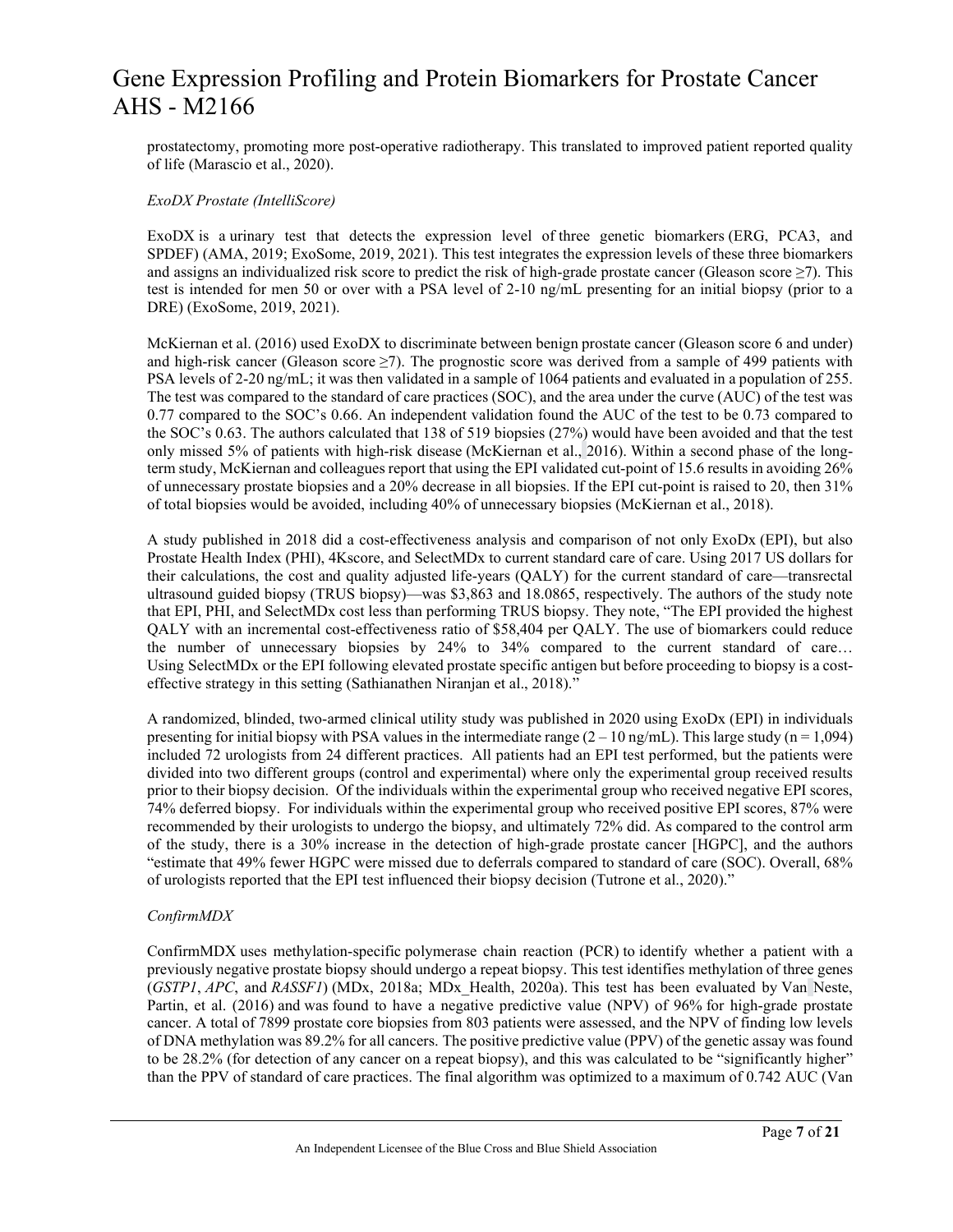Neste, Partin, et al., 2016). Wojno et al. (2014) evaluated the utility of this test and found that out of 138 patients that the test had been performed on, only 6 with a negative result had undergone a repeat biopsy.

#### *SelectMDX*

SelectMDX evaluates two mRNA cancer-related biomarkers (HOXC6 and DLX1 with *KLK3* as a reference gene) to assist a clinician in deciding to continue routine screening or to order a prostate biopsy. This test is considered a "non-invasive urine test" and reports a binary result of "increased risk" or "very low risk" (MDx, 2018b; MDx\_Health, 2020b). Van Neste, Hendriks, et al. (2016) evaluated this test at a 0.90 AUC in a validation cohort. The authors concluded that the mRNA signature was one of the most significant components of the validation results (Van Neste, Hendriks, et al., 2016). Shore (2018) assessed the effect of SelectMDX results on clinical decision making and found that out of 253 patients that SelectMDX evaluated as "negative," only 12% underwent a biopsy (Shore, 2018).

#### *Proveri*

Proveri evaluates 114 diagnostic biomarkers and 15 prognostic biomarkers to assess prostate cancer. The diagnostic biomarkers were validated with 364 samples (243 tumor samples, 121 control) and assessed at a sensitivity of 88% and specificity of 98% (97% accuracy). The prognostic biomarkers were validated with 49 samples (40 relapse patients, 9 with indolent disease) and were calculated to have a sensitivity of 88%, a specificity of 80% and were 87% accurate (Proveri, 2013). This test has since been discontinued.

#### *Progensa PCA3*

Progensa *PCA3* is an FDA-approved assay that examines the concentration of the prostate cancer gene 3 (*PCA3*) and compares it to the amount of prostate-specific antigen RNA. This test is intended for assistance in decision making for a repeat biopsy in men 50 years or older, and a *PCA3* score under 25 was associated with a decreased likelihood of a positive biopsy. However, the manufacturer states this test should not be used for men with atypical small acinar proliferation on their most recent biopsy (Hologic, 2017). A total of 466 samples were provided, and 102 of these samples were evaluated to require a repeat biopsy. This assay was evaluated at a 77.5% sensitivity, a 57.1% specificity, a 33.6% positive predictive value, and a 90.0% negative predictive value (Gittelman et al., 2013).

Rodríguez and García-Perdomo (2020) performed a systematic review and meta-analysis of the diagnostic accuracy of PCA3 prior to a patient's first prostate biopsy. They found that with a cutoff of 35, the sensitivity of the diagnostic tests was 0.69 (95% confidence interval 0.61-0.75), specificity was 0.65 (95% confidence interval 0.553-0.733), the diagnostic odds ratio was 4.244 (95% confidence interval 3.487-5.166), and the AUC was 0.734 (95% confidence interval 0.674-0.805). This study suggests that there may be a greater clinical utility with 35 as the cutoff as opposed to the 25 approved by the FDA, and ultimately urinary PCA3 can "be used as a guide for directing the performance of the first prostate biopsy and decreasing unnecessary biopsies" (Matuszczak et al., 2021; Rodríguez & García-Perdomo, 2020).

#### *ProMark*

Another test that may have utility is ProMark. It measures the levels of eight proteins through quantitative immunofluorescence of a biopsy specimen. It is used to predict cancer aggression in patients with a Gleason score of 3+3 or 3+4. The proteins chosen have roles in cell proliferation, signaling, or stress response, and the score is reported from 1-100. This score represents individualized risk. Blume-Jensen et al. (2015) narrowed down the 8 primary protein biomarkers used (down from the 12 proposed by an earlier study) as well as assessed its ability to predict clinical endpoints of favorable and nonfavorable disease. They recommended a cutoff of 0.33 (on a scale of 0-1) for "nonfavorable" pathology (83.6% of patients with favorable disease fell below this cutoff). Conversely, a cutoff of 0.8 was recommended for favorable pathology as 76.9% of patients with nonfavorable pathology were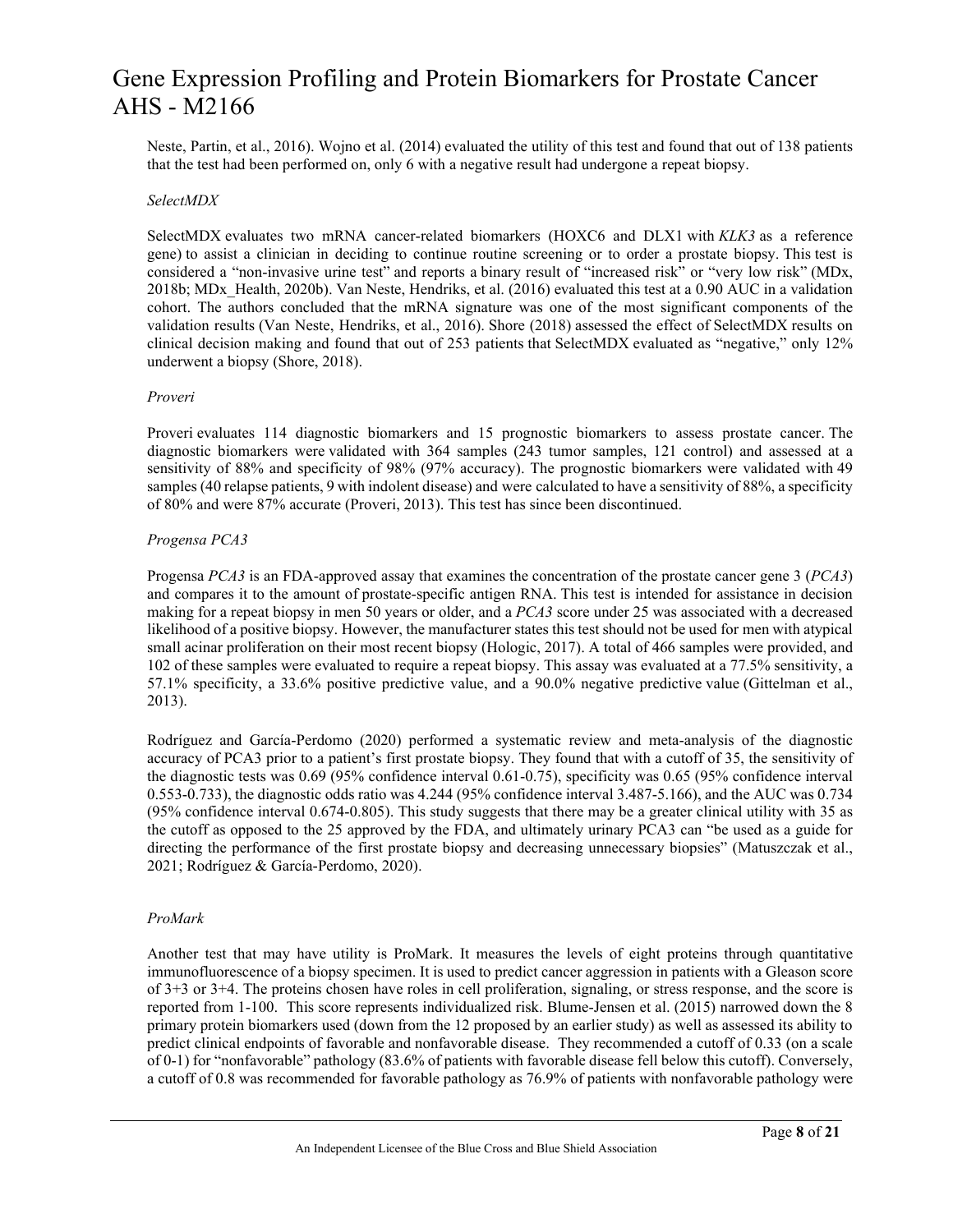above this cutoff. The authors concluded that this assay provided useful information, especially when differentiating between Gleason scores (Alford et al., 2017; Blume-Jensen et al., 2015).

#### *4kScore*

4kScore, from OPKO, is intended to assess the risk for "aggressive" prostate cancer. The test incorporates total PSA, free PSA, "intact" PSA, and "hk2" [human kallikrein 2] (NCCN, 2022; OPKO, 2021). These biomarkers, along with other patient clinical information (such as age and prior biopsy status) are evaluated by the OPKO 4kScore Algorithm. Finally, the test provides a risk assessment for aggressive cancer (% risk of Gleason 7 or higher, if a biopsy were to be performed).

Zappala et al. (2017) performed a meta-analysis of 4kScore validation studies. A total of 12 studies encompassing 11134 patients were included, and the pooled area under curve (AUC) for the test to "discriminate for highgrade PCa [prostate cancer] was found to be 0.81 (Zappala, Scardino, Okrongly, Linder, & Dong, 2017).

Wysock et al., (2020) compared the performance of 4K score to SelectMDx in detecting prostate cancer in 114 patients who received both tests. These tests were analyzed to provide guidance on whether to perform biopsy. Based on the results, the two scores lead to different biopsy recommendations. 50 of the 144 patients underwent biopsy based on the test results. 22 of the 50 patients (44%) were found to have clinically significant prostate cancer. In addition, the specificity of 4K score was significantly greater compared to SelectMDx while sensitivity was similar. The area under the curve for 4K score was 0.830 and SelectMDx was 0.672. The authors state that "the 4Kscore when combined with magnetic resonance imaging was superior to the SelectMDx" in detecting prostate cancer (Wysock et al., 2020).

#### *Prostate Health Index*

Prostate Health Index (PHI) measures total PSA, fPSA (free non-protein bound PSA), and p2PSA (an isoform of fPSA). Levels of these three proteins are combined and calculated, implying that men with a higher total PSA and p2PSA and a lower fPSA have a higher risk of presenting with prostate cancer (Couñago et al., 2020). PHI is clinically used to reduce the number of unnecessary biopsies in men with border-line PSA levels, predict biochemical recurrence after radical prostatectomy, and enhance the predictive value of multi-parametric MRI. PHI is not recommended in primary screening for prostate cancer (Duffy, 2020).

Jia et al. (2020) compared the diagnostic value of PCA3 and PHI for detection of prostate cancer at initial biopsy in a meta-analysis of 10,376 patients from 20 studies. The pooled sensitivity for PCA3 and PHI was 0.55 and 0.88, respectively. The pooled specificity for PCA3 and PHI was 0.74 and 0.36. The area under the curve, measuring overall quality of the diagnostic test, was 0.72 for PCA3 and 0.76 for PHI. The combination use of PCA3 and PHI resulted in a higher area under the curve of 0.79. Overall, this study suggests that both PCA3 and PHI show acceptable results and a "combination of these two diagnostic tests may be more helpful than the use of either test alone in prostate cancer management (Jia et al., 2020)."

White et al. (2018) evaluated the clinical utility of the PHI on "biopsy decision management" among patients with "non-suspicious DRE findings and tPSA in the 4-10 ng/mL range" in a observational study at several large urology group practices. They found that there was a "significant reduction in biopsy procedures performed" in men receiving a PHI test when comparing to the control group (36.4% biopsy vs 60.3% biopsy), and that the "PHI score impacted physician's patient management plan in 73% of cases, including biopsy deferrals when the PHI score was low, and decisions to perform biopsies when the PHI score indicated an intermediate or high probability of prostate cancer," defined as a score greater than or equal to 36. This altogether conveyed the importance of the PHI score in clinical decision making in terms of how to proceed with individual patient circumstances (Matuszczak et al., 2021; White et al., 2018).

*Ki-67 and PTEN*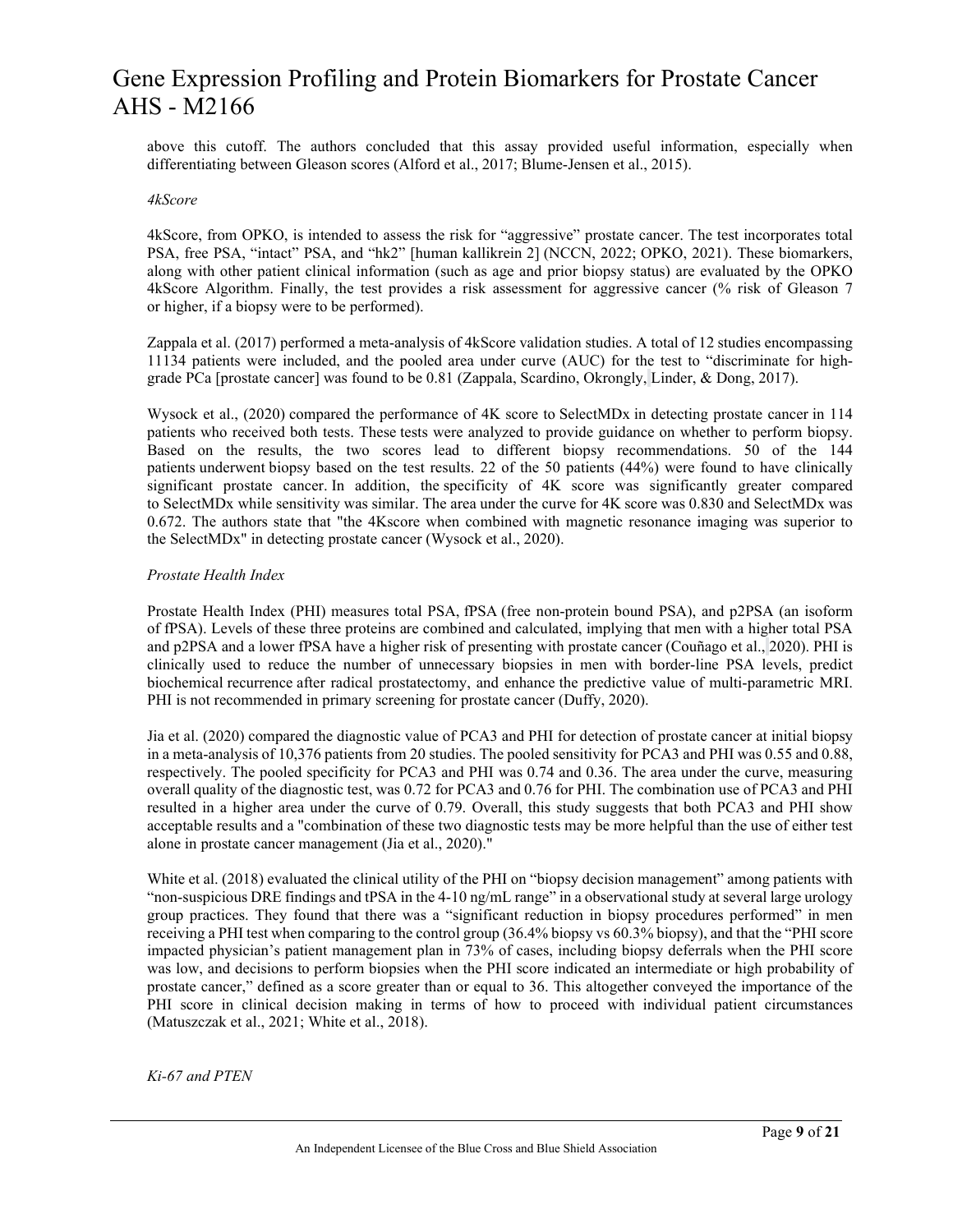Finally, the NCCN specifically recommends *against* two particular tests in assessment of prostate cancer; Ki-67 staining and PTEN loss (NCCN, 2022).

Ki-67 is a nuclear protein involved in cell cycle proliferation and is intended to provide prognostic information on metastasis and prostate cancer-specific mortality (NCCN, 2022; Ross et al., 2021). Ki-67 staining has shown some promising results. However, the primary limitation with these studies is that most active surveillance populations will have a Gleason Score of 6 or less, which is considered "low-risk". This population will most likely have low Ki-67 levels, clouding its utility in populations trying to decide between immediate and deferred treatment (Ross et al., 2021).

PTEN loss is a relatively early event in the course of prostate cancer. PTEN is a tumor suppressor gene on chromosome 10q and is involved in cell cycle regulation. PTEN is intended to provide prognostic information on prostate cancer-specific mortality, biochemical recurrence, and cancer progression (NCCN, 2022; Ross et al., 2021). Data on prognostic value of PTEN loss post-treatment have been conflicting. It is possible that active treatments contribute to the disruption of the PTEN pathway or the high correlation between PTEN loss and clinicopathologic factors. Lotan et al found that when clinicopathologic factors, such as Gleason Score and surgical margin status, were included in their multivariable analysis, PTEN's association with metastasis and prostate cancer-specific mortality decreased significantly (Lotan et al., 2011).

#### **National Cancer Coalition Network (NCCN)**

Patients with low or favorable intermediate-risk disease and life expectancy ≥10 y may consider the use of the following tumor-based molecular assays: Decipher, Oncotype DX Prostate, and Prolaris. Patients with unfavorable intermediate- and high-risk disease and life expectancy ≥10 y may consider the use of Decipher and Prolaris tumor-based molecular assays. Retrospective studies have shown that molecular assays performed on prostate biopsy or RP specimens provide prognostic information independent of NCCN or CAPRA risk groups. These include, but are not limited to, likelihood of death with conservative management, likelihood of biochemical progression after RP or EBRT [external beam radiation therapy], and likelihood of developing metastasis after RP or salvage radiotherapy (NCCN, 2022)." Furthermore, they note that clinicians may consider testing patients with metastatic prostate cancer and regional prostate cancer for alterations in homologous recombination DNA repair genes *BRCA1*, *BRCA2*, *ATM, PALB2, FANCA, RAD51D*, *CHEK2,* and *CDK12*; "Post-test genetic counseling is recommended if pathogenic/likely pathogenic somatic mutations in any gene that has clinical implications if also identified in germline (eg, *BRCA2*, *BRCA1*, *ATM, PALB2, CHEK2, MLH1, MSH2, MSH6, PMS2)* (NCCN, 2022)." The NCCN noted that somatic tumor testing of the aforementioned genes has potential for early use of platinum chemotherapy, use of PARP inhibitors, or eligibility for clinical trials. Lastly, they recommend that men with regional disease, metastatic castration-resistant disease, or castrationnaïve metastatic disease should additionally consider tumor testing for microsatellite instability or mismatch repair deficiency. The NCCN also specifically does not recommend either Ki-67 or *PTEN* testing (NCCN, 2022).

The NCCN does include available tissue-based tests for prostate cancer prognosis within their table of possible testing as indicated in the Table below. Regarding Decipher testing, NCCN states that Decipher "may be considered to inform adjuvant treatment if adverse events are found to occur after radical prostatectomy". Decipher testing can also be used to inform counseling for risk stratification in patients with PSA resistance or reoccurrence after radical prostatectomy. NCCN discourages repeat molecular tumor analysis (NCCN, 2021, 2022):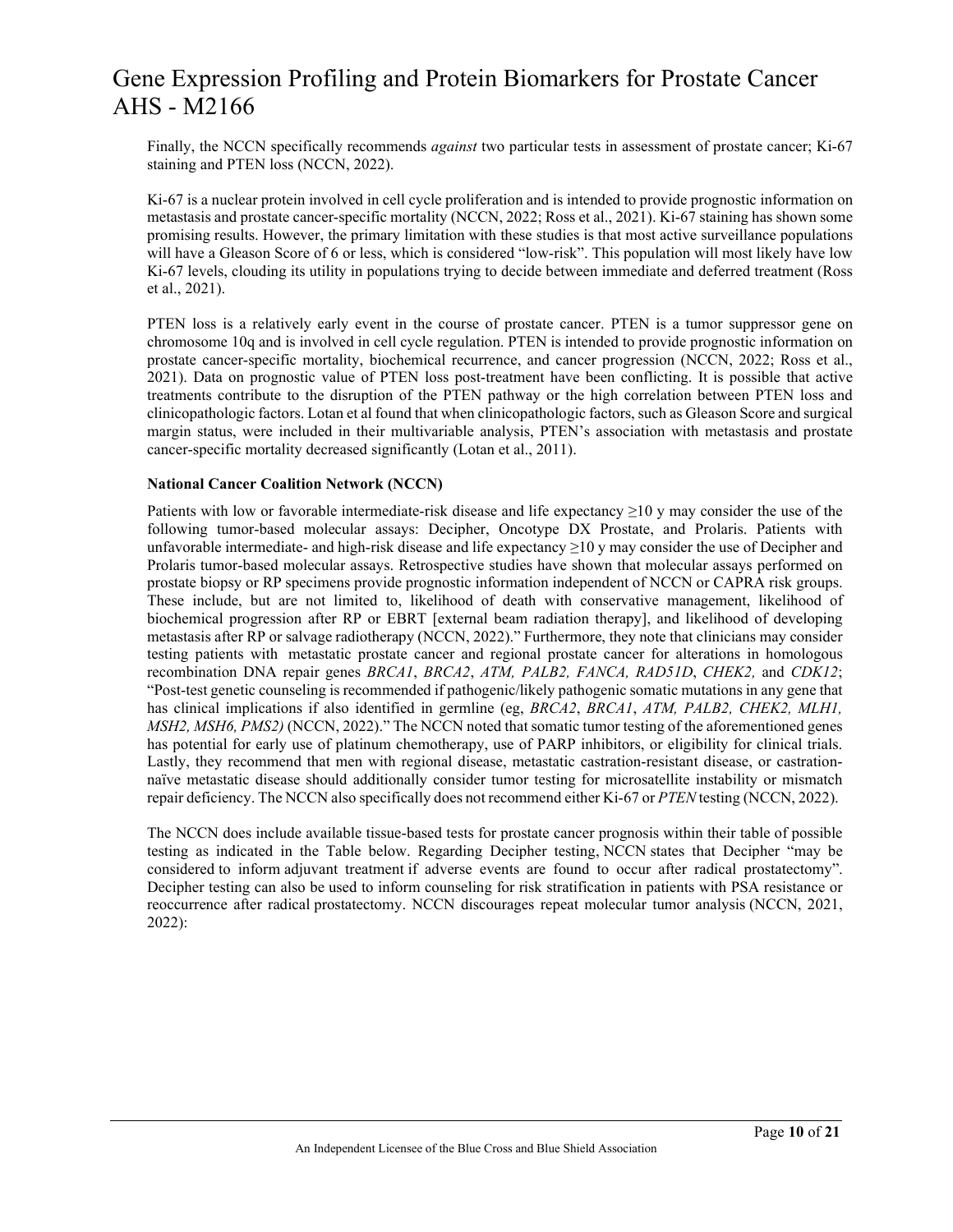| <b>Test</b>        | <b>Platform</b>                                                                                                                                    | <b>Recommendation</b>                                                                                                                                                                                                                                                                                                                                                |
|--------------------|----------------------------------------------------------------------------------------------------------------------------------------------------|----------------------------------------------------------------------------------------------------------------------------------------------------------------------------------------------------------------------------------------------------------------------------------------------------------------------------------------------------------------------|
| Decipher           | Whole-Transcriptome<br>1.4M<br>expression<br><b>RNA</b><br>(46,050)<br>oligonucleotide<br>genes),<br>optimized<br>for<br>microarray<br>FFPE tissue | Cover post-biopsy for NCCN very-<br>low- and low-risk prostate cancer in<br>patients with at least 10 years life<br>expectancy who have not yet received<br>treatment for prostate cancer and are<br>candidates for active surveillance or<br>definitive therapy.<br>Cover post-RP for pT2 with positive<br>margins, any pT3 disease, or rising<br>PSA (above nadir) |
| KI-67              | <b>IHC</b>                                                                                                                                         | Not recommended                                                                                                                                                                                                                                                                                                                                                      |
| <b>Oncotype DX</b> | Quantitative RT-PCR for 12<br>prostate cancer-related genes<br>and 5 housekeeping controls                                                         | Cover post-biopsy for NCCN very-<br>low- and low-risk prostate cancer in<br>patients with at least 10 years life<br>expectancy who have not yet received<br>treatment for prostate cancer and are<br>candidates for active surveillance or<br>definitive therapy.                                                                                                    |
| <b>Prolaris</b>    | Quantitative RT-PCR for 31<br>prostate cell cycle-related and<br>15 housekeeping controls                                                          | Cover post-biopsy for NCCN very-<br>low- and low-risk prostate cancer in<br>patients with at least 10 years life<br>expectancy who have not yet received<br>treatment for prostate cancer and are<br>candidates for active surveillance or<br>definitive therapy.                                                                                                    |
| <b>PTEN</b>        | situ<br>Fluorescence<br>1n<br>hybridization or IHC                                                                                                 | Not recommended                                                                                                                                                                                                                                                                                                                                                      |

The NCCN, within the algorithm for the indications for prostate biopsy, says to "consider biomarkers that improve the specificity of screening" for individuals who have had elevated levels of PSA (above 3 ng/mL for those ages 45 – 75 years or 4 ng/mL or higher for those individuals over the age of 75 years. The NCCN goes on to state, "Biomarkers that improve the specificity of detection are not, as yet, mandated as first-line screening tests in conjunction with serum PSA. However, there may be some patients who meet PSA standards for consideration of prostate biopsy, but for whom the patient and/or the physician wish to further define risk. Percent-free may improve cancer detection. The probability of high-grade cancer (Gleason score > 3+4, Grade Group 2, or higher) may be further defined utilizing the SelectMDx, 4Kscore, Prostate Health Index (PHI), and ExoDx Prostate test. Extent of validation of these tests across diverse populations is variable. It is not known how such tests could be applied in the optimal combination with MRI as yet (NCCN, 2021)." The NCCN notes that these tests- including percent-free PSA, 4Kscore, PHI, PCA3, and ConfirmMDx-improve specificity in the post-biopsy setting and it should be considered in patients who are thought to be at higher risk despite a negative prostate biopsy (NCCN, 2021).

The NCCN panel remarks that 4Kscore "can be considered for patients prior to biopsy and for those with a negative biopsy who are thought to be at higher risk for clinically significant prostate cancer" The NCCN further remarks that SelectMDx is "potentially informative" in patients who have never undergone biopsy, and can therefore be "considered" in these patients. The NCCN also acknowledged that ConfirmMDX and PCA3 can be considered an option for men contemplating repeat biopsy and is approved for limited coverage by MolDX to reduce unnecessary repeat biopsies. Further, ExoDx *Prostate (IntelliScore),* also called EPI, "can be considered as an option for men contemplating initial or repeat biopsy (NCCN, 2021)."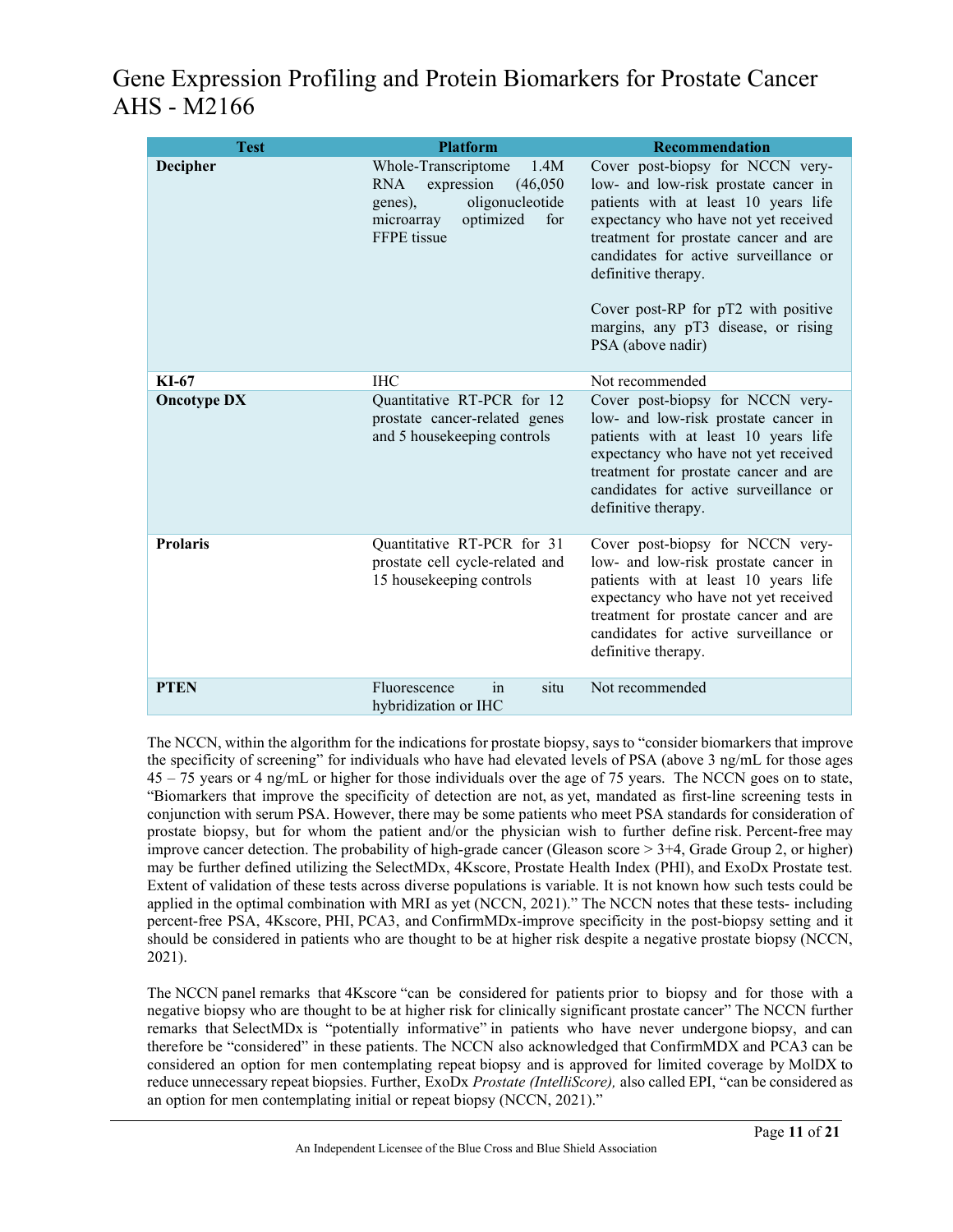#### **American Association of Clinical Urologists Inc.**

The AACU recommends use of tissue-based molecular testing to assess risk stratification in prostate cancer treatment decision making. The AACU states pursing germline testing when appropriate is encouraged and support any further research into these tests. The AACU specifically recommends, "Tissue-based molecular testing should be considered for low and favorable intermediate risk men with life expectancy ≥ 10 years." **The Large Urology Group Practice Association (LUGPA)** endorses this position statement by the AACU (AACU, 2018; LUGPA, 2018).

#### **American Society of Clinical Oncology (ASCO)**

The ASCO released a guideline stating that they endorsed the non-cryotherapy 2017 joint guidelines from the American Urological Association (AUA)/American Society for Radiation Oncology (ASTRO)/Society of Urologic Oncology (SUO) (Bekelman et al., 2018).

Guideline 32 stated "tissue based genomic biomarkers have not shown a clear role in active surveillance for localized prostate cancer and are not necessary for follow up." These joint guidelines also state that several genomic assays were validated in the pre-MRI era and that their clinical utility "remains to be established" (Sanda et al., 2018).

The AUA has also noted a "lack of predictive biomarkers to help better personalize therapy" in drug development for prostate cancer patients (AUA, 2018).

In 2019, an ASCO multidisciplinary panel published guidelines on molecular biomarkers in localized prostate cancer. These guidelines are below:

- "Commercially available molecular biomarkers (ie, Oncotype Dx Prostate, Prolaris, Decipher, and ProMark) may be offered in situations in which the assay result, when considered as a whole with routine clinical factors, is likely to affect management. Routine ordering of molecular biomarkers is not recommended
- Any additional molecular biomarkers evaluated do not have sufficient data to be clinically actionable or are not commercially available and thus should not be offered
- The Expert Panel recommends consideration of a commercially available molecular biomarker (eg, Decipher Genomic Classifier) in situations in which the assay result, when considered as a whole with routine clinical factors, is likely to affect management. In the absence of prospective clinical trial data, routine use of genomic biomarkers in the postprostatectomy setting to determine adjuvant versus salvage radiation or to initiate systemic therapies should not be offered (S. E. Eggener et al., 2019)."

In 2020, an ASCO panel published guidelines on the use of molecular biomarkers in localized prostate cancer. In concordance with the 2018 and 2019, ASCO recommends the use of commercially available tests (Oncotype Dx Prostate, Prolaris, Decipher, and ProMark) when the assay result "is likely to have an impact on patient management. Examples include select men with high-volume low-risk or favorable intermediate-risk prostate cancer who are considering active surveillance or in men with high-risk features for treatment intensification. While testing may influence management decisions, there is no high-level evidence that the results from these panels will improve quality of life or cancer-specific outcomes (Scott E. Eggener et al., 2020).

#### **European Association of Urology (EAU), European Society for Radiotherapy and Oncology (ESTRO), European Society of Urogenital Radiology (ESUR),** and the **International Society of Geriatric Oncology (SIOG)**

The EAU, ESTRO, ESUR and SIOG released joint guidelines on prostate cancer. These guidelines stated that "To avoid unnecessary biopsies, offer further risk-assessment to asymptomatic men with a normal digital rectal examination (DRE) and a prostate-specific antigen (PSA) level between 2-10 ng/mL prior to performing a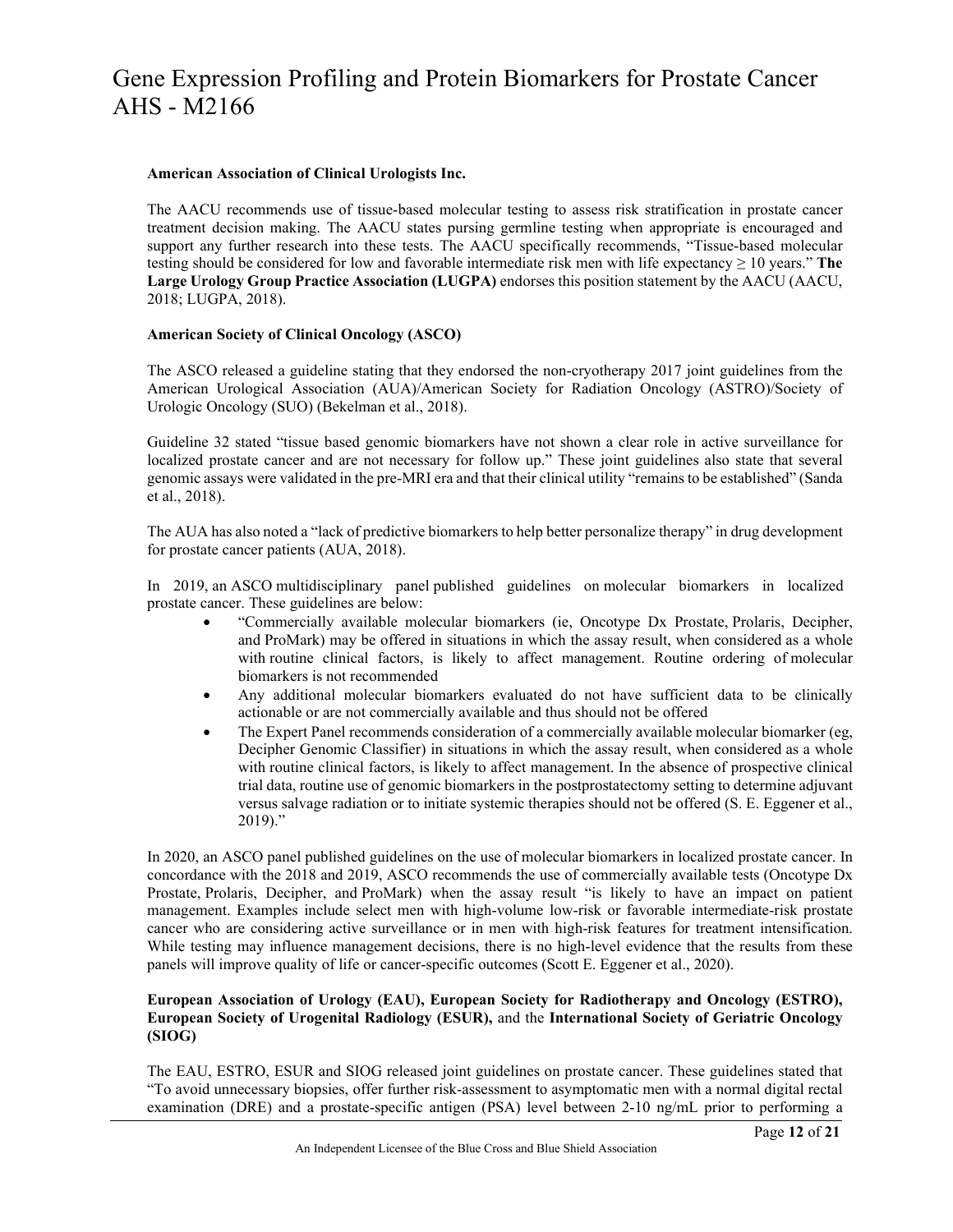prostate biopsy. Use one of the following tools:

- risk-calculator (Strong);
	- imaging (Strong);
	- an additional serum or urine-based test (Weak)."

These joint guidelines acknowledged both SelectMDX and ConfirmMDX as tests to select for repeat biopsies, but the guidelines noted SelectMDX as having an "uncertain role" and "probably not cost-effective". No recommendation could be made for ConfirmMDX. Prolaris and OncoType DX were also recognized as tests that have been used to evaluate prostate cancer, but no recommendation could be made at this time (EAU, 2021).

In 2021, updated joint guidelines acknowledged five commercially available tests (Oncotype Dx, Prolaris, Decipher, Decipher PORTOS and ProMark). Since the long-term impact of the use of these tests is unproven, the panel concluded that "these tests should not be offered routinely, but only in subsets of patients where the test result provides clinically actionable information, such as for instance in men with favourable intermediaterisk PCa who might opt for AS or men with unfavourable intermediate-risk PCa at RP to decide on treatment intensification with hormonal therapy (HT) (EAU, 2021)."

### **Public Health England (PHE)**

PHE notes PCA3 as a "promising urinary RNA biomarker" (PHE, 2016).The source guideline for this information was withdrawn on July 27, 2021.

### **European Society for Medical Oncology (ESMO)**

ESMO provided recommendations on the use of precision medicine in providing prognostic information for prostate cancer. These are the following recommendations provided:

- ESMO does not recommend the use of AR-V7 testing, stating that the test is of limited value in therapy selection.
- Other tissue-based molecular assays may be used on conjunction with clinicopathological factors to make treatment decision.
- Germline testing for *BRCA2* and other DDR [DNA damage and repair] genes is recommended in patients with a family history of cancer and should be considered in patients with metastatic cancer (Parker et al., 2020).

### **State and Federal Regulations, as applicable**

### **Food and Drug Administration (FDA)**

The FDA has approved 3 tests for evaluation of gene expression profiles of prostate cancer as of February 1, 2021 (FDA, 2021).

On November 6, 2020, the FDA approved FoundationOne CDx, by Foundation Medicine, Inc. This device is a next generation sequencing based in vitro diagnostic device for detection of substitutions, insertion and deletion alterations (indels), and copy number alterations (CNAs) in 311 genes, rearrangements in 3 genes, and copy number alterations in 3 genes. FoundationOne CDx also utilizes circulating cell-free DNA collected in FoundationOne® Liquid CDx Blood Sample Collection Kit to identify patients with non-small cell lung cancer, prostate cancer, ovarian cancer, or breast cancer who may benefit from treatment with the targeted therapies. This test provides tumor mutation profiling of *BRCA1*, *BRCA2*, and ATM alterations for prostate cancer diagnosis (FDA, 2020).

On February 13, 2012, the FDA approved the PROGENSA PCA3 Assay created by Gen-Probe Inc. From the FDA website: "The PROGENSA PCA3 Assay is an in vitro nucleic acid amplification test. The assay measures the concentration of prostate cancer gene 3 (PCA3) and prostate-specific antigen (PSA) RNA molecules and calculates the ratio of PCA3 RNA molecules to PSA RNA molecules (PCA3 Score) in post-digital rectal exam (DRE) first catch male urine specimens. The PROGENSA PCA3 Assay is indicated for use in conjunction with other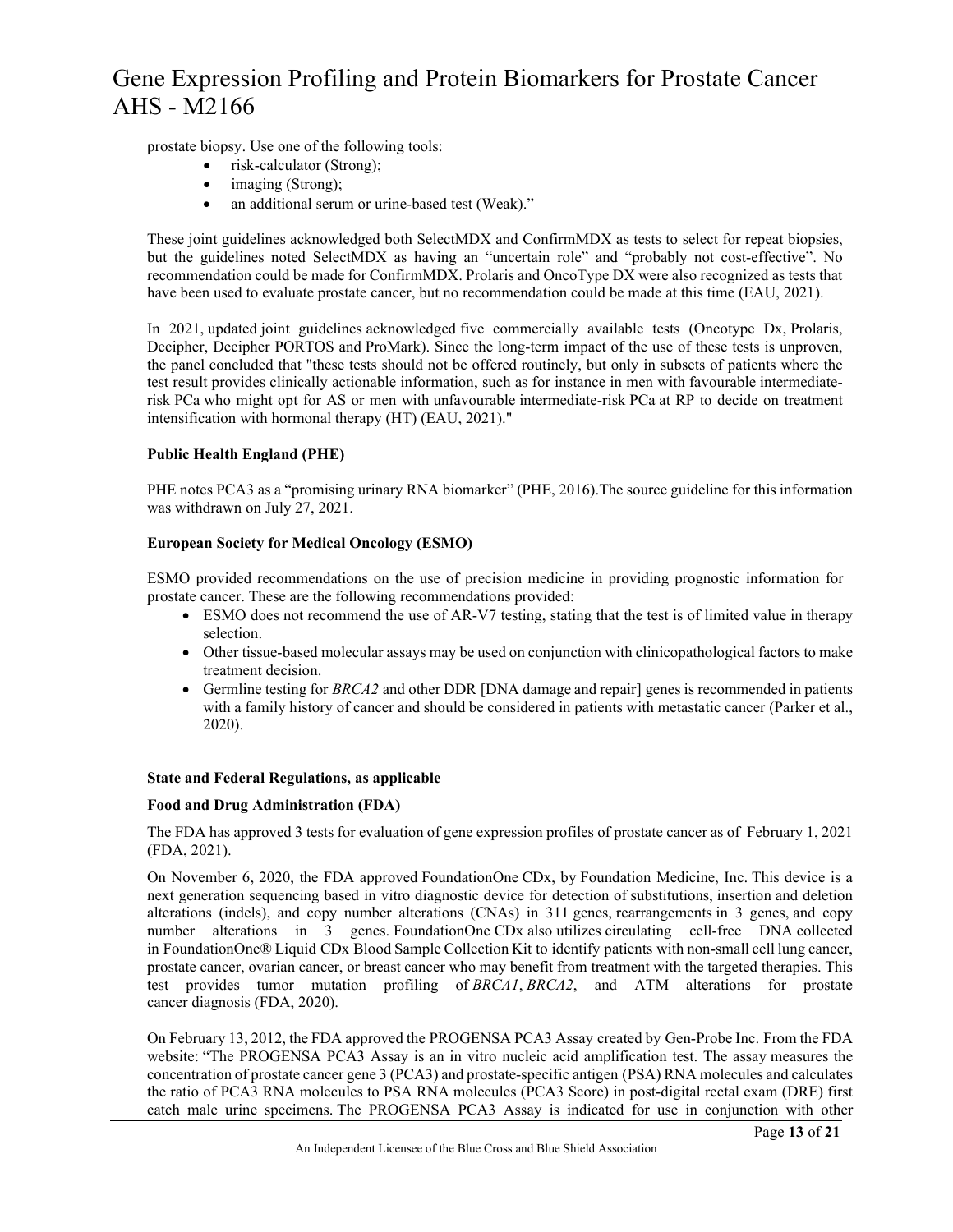patient information to aid in the decision for repeat biopsy in men 50 years of age or older who have had one or more previous negative prostate biopsies and for whom a repeat biopsy would be recommended by a urologist based on current standard of care, before consideration of PROGENSA PCA3 Assay results" (FDA, 2012).

On December 19, 2014, the FDA approved the BRACAnalysis CDx™ created by Myriad Genetics. From the FDA website: BRACAnalysis CDx™ is an in vitro diagnostic device intended for the qualitative detection and classification of variants in the protein coding regions and intron/exon boundaries of the BRCA1 and BRCA2 genes using genomic DNA obtained from whole blood specimens collected in EDTA. Single nucleotide variants and small insertions and deletions (indels) are identified by polymerase chain reaction (PCR) and Sanger sequencing. Large deletions and duplications in BRCA1 and BRCA2 are detected using multiplex PCR. Results of the test are used as an aid in identifying ovarian cancer patients with deleterious or suspected deleterious germline BRCA variants eligible for treatment with Lynparza™ (olaparib). This assay is for professional use only and is to be performed only at Myriad Genetic Laboratories, a single laboratory site located at 320 Wakara Way, Salt Lake City, UT 84108" (FDA, 2014) This test is commonly known as Prolaris.

Many labs have developed specific tests that they must validate and perform in house. These laboratory-developed tests (LDTs) are regulated by the Centers for Medicare and Medicaid (CMS) as high-complexity tests under the Clinical Laboratory Improvement Amendments of 1988 (CLIA '88). As an LDT, the U. S. Food and Drug Administration has not approved or cleared this test; however, FDA clearance or approval is not currently required for clinical use.

### **Billing/Coding/Physician Documentation Information**

This policy may apply to the following codes. Inclusion of a code in this section does not guarantee that it will be reimbursed. For further information on reimbursement guidelines, please see Administrative Policies on the Blue Cross Blue Shield of North Carolina web site at www.bcbsnc.com. They are listed in the Category Search on the Medical Policy search page.

*Applicable service codes: 81313, 81479, 81539, 81541, 81542, 81551, 0005U, 0021U, 0047U, 0053U, 0228U* 

BCBSNC may request medical records for determination of medical necessity. When medical records are requested, letters of support and/or explanation are often useful, but are not sufficient documentation unless all specific information needed to make a medical necessity determination is included.

### **Scientific Background and Reference Sources**

### **For Policy Titled: Gene Expression Profiling and Protein Biomarkers for Prostate Cancer Management**

- AACU. (2018). Retrieved from [https://aacuweb.org/docs/position-statements/ps\\_genomic-testing-in-prostate](https://aacuweb.org/docs/position-statements/ps_genomic-testing-in-prostate-cancer.aspx)[cancer.aspx](https://aacuweb.org/docs/position-statements/ps_genomic-testing-in-prostate-cancer.aspx)
- ACS. (2021). Cancer Facts & Figures 2020. Retrieved from [https://www.cancer.org/content/dam/cancer](https://www.cancer.org/content/dam/cancer-org/research/cancer-facts-and-statistics/annual-cancer-facts-and-figures/2021/cancer-facts-and-figures-2021.pdf)[org/research/cancer-facts-and-statistics/annual-cancer-facts-and-figures/2021/cancer-facts-and-figures-](https://www.cancer.org/content/dam/cancer-org/research/cancer-facts-and-statistics/annual-cancer-facts-and-figures/2021/cancer-facts-and-figures-2021.pdf)[2021.pdf](https://www.cancer.org/content/dam/cancer-org/research/cancer-facts-and-statistics/annual-cancer-facts-and-figures/2021/cancer-facts-and-figures-2021.pdf)
- Alford, A. V., Brito, J. M., Yadav, K. K., Yadav, S. S., Tewari, A. K., & Renzulli, J. (2017). The Use of Biomarkers in Prostate Cancer Screening and Treatment. *Rev Urol, 19*(4), 221-234. doi:10.3909/riu0772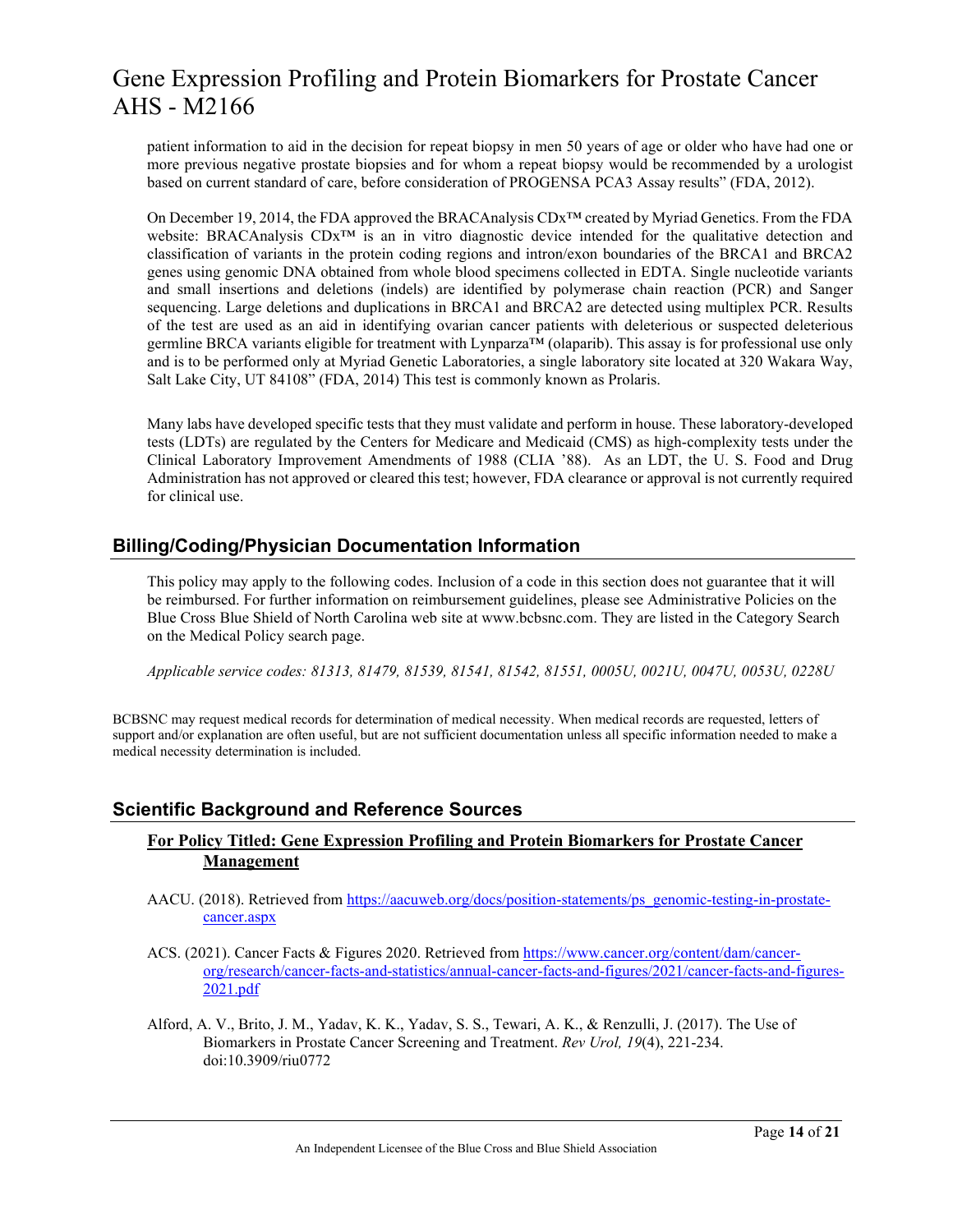- AMA. (2019). CPT® Proprietary Laboratory Analyses (PLA) Codes: Long Descriptors. Retrieved from [https://www.ama-assn.org/system/files/2018-11/cpt-pla-codes-long\\_0.pdf](https://www.ama-assn.org/system/files/2018-11/cpt-pla-codes-long_0.pdf)
- AUA. (2018). Castration-Resistant Prostate Cancer (2018).

Balducci, L., Pow-Sang, J., Friedland, J., & Diaz, J. I. (1997). Prostate cancer. *Clin Geriatr Med, 13*(2), 283-306.

- Bekelman, J. E., Rumble, R. B., Chen, R. C., Pisansky, T. M., Finelli, A., Feifer, A., . . . Freedland, S. J. (2018). Clinically Localized Prostate Cancer: ASCO Clinical Practice Guideline Endorsement of an American Urological Association/American Society for Radiation Oncology/Society of Urologic Oncology Guideline. *Journal of Clinical Oncology, 36*(32), 3251-3258. doi:10.1200/JCO.18.00606
- Bell, K. J., Del Mar, C., Wright, G., Dickinson, J., & Glasziou, P. (2015). Prevalence of incidental prostate cancer: A systematic review of autopsy studies. *Int J Cancer, 137*(7), 1749-1757. doi:10.1002/ijc.29538
- Benedettini, E., Nguyen, P., & Loda, M. (2008). The pathogenesis of prostate cancer: from molecular to metabolic alterations. *Diagn Histopathol (Oxf), 14*(5), 195-201. doi:10.1016/j.mpdhp.2008.03.001
- Blume-Jensen, P., Berman, D. M., Rimm, D. L., Shipitsin, M., Putzi, M., Nifong, T. P., . . . Saad, F. (2015). Development and clinical validation of an in situ biopsy-based multimarker assay for risk stratification in prostate cancer. *Clin Cancer Res, 21*(11), 2591-2600. doi:10.1158/1078-0432.Ccr-14-2603
- Carneiro, A., Priante Kayano, P., Gomes Barbosa, Á. R., Langer Wroclawski, M., Ko Chen, C., Cavlini, G. C., . . . Bianco, B. (2018). Are localized prostate cancer biomarkers useful in the clinical practice? *Tumor Biology, 40*(9), 1010428318799255. doi:10.1177/1010428318799255
- Chen, X., Bernemann, C., Tolkach, Y., Heller, M., Nientiedt, C., Falkenstein, M., . . . Duensing, S. (2018). Overexpression of nuclear AR-V7 protein in primary prostate cancer is an independent negative prognostic marker in men with high-risk disease receiving adjuvant therapy. *Urol Oncol, 36*(4), 161.e119-161.e130. doi:10.1016/j.urolonc.2017.11.001
- Couñago, F., López-Campos, F., Díaz-Gavela, A. A., Almagro, E., Fenández-Pascual, E., Henríquez, I., . . . Del Cerro, E. (2020). Clinical Applications of Molecular Biomarkers in Prostate Cancer. *Cancers (Basel), 12*(6). doi:10.3390/cancers12061550
- Cullen, J., Rosner, I. L., Brand, T. C., Zhang, N., Tsiatis, A. C., Moncur, J., . . . McLeod, D. G. (2015). A Biopsy-based 17-gene Genomic Prostate Score Predicts Recurrence After Radical Prostatectomy and Adverse Surgical Pathology in a Racially Diverse Population of Men with Clinically Low- and Intermediate-risk Prostate Cancer. *Eur Urol, 68*(1), 123-131. doi:10.1016/j.eururo.2014.11.030
- Cuzick, J., Stone, S., Fisher, G., Yang, Z. H., North, B. V., Berney, D. M., . . . Scardino, P. (2015). Validation of an RNA cell cycle progression score for predicting death from prostate cancer in a conservatively managed needle biopsy cohort. *Br J Cancer, 113*(3), 382-389. doi:10.1038/bjc.2015.223
- Dalela, D., Löppenberg, B., Sood, A., Sammon, J., & Abdollah, F. (2016). Contemporary Role of the Decipher® Test in Prostate Cancer Management: Current Practice and Future Perspectives. *Rev Urol, 18*(1), 1-9.
- Davis, J. W. (2014). Novel commercially available genomic tests for prostate cancer: a roadmap to understanding their clinical impact. *BJU International, 114*(3), 320-322. doi:10.1111/bju.12695
- Duffy, M. J. (2020). Biomarkers for prostate cancer: prostate-specific antigen and beyond. *Clin Chem Lab Med, 58*(3), 326-339. doi:10.1515/cclm-2019-0693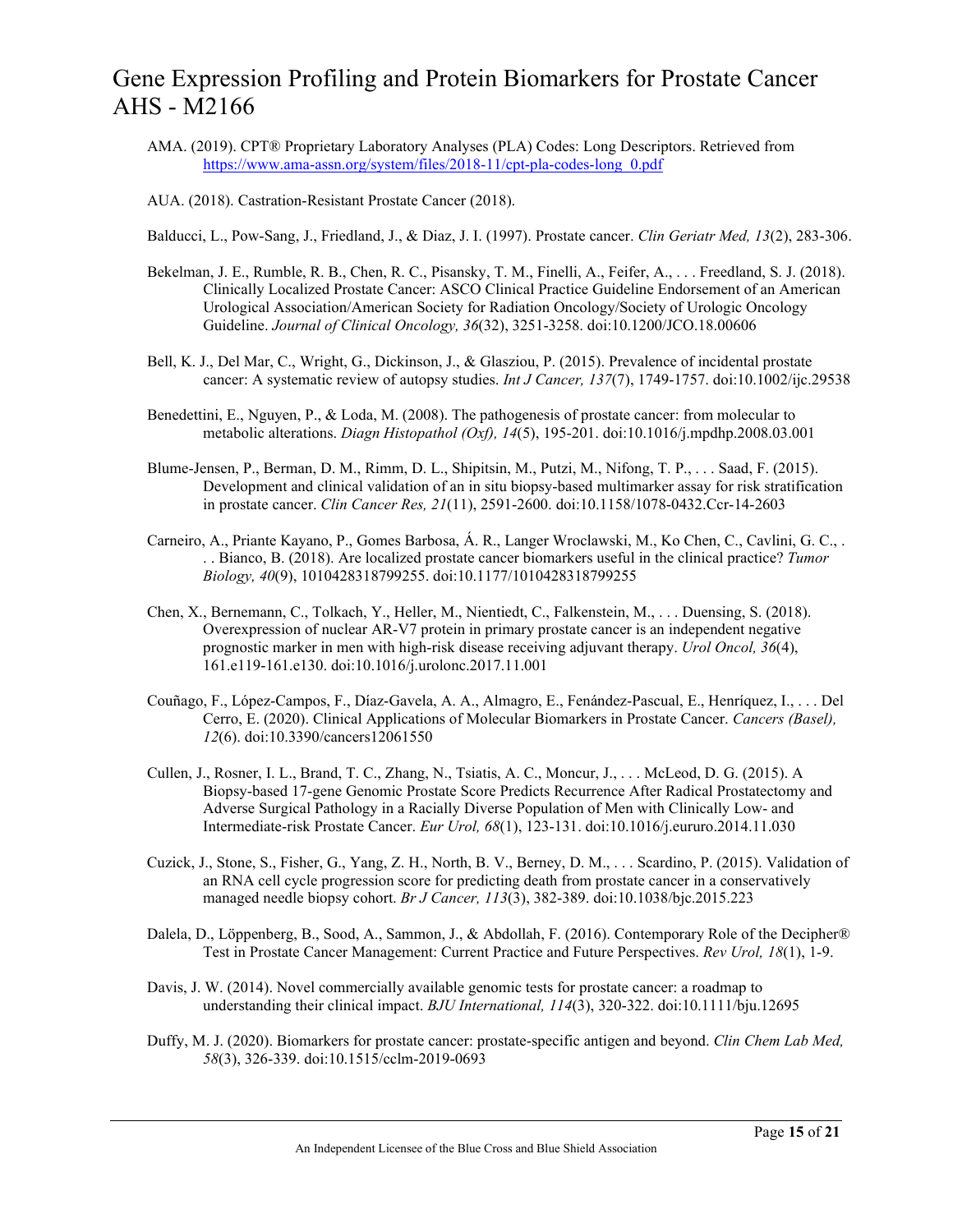- EAU. (2021). EAU Guidelines. Edn. presented at the EAU Annual Congress Amsterdam 2020. Retrieved from <https://uroweb.org/guideline/prostate-cancer/#11>
- Eggener, S. E., Rumble, R. B., Armstrong, A. J., Morgan, T. M., Crispino, T., Cornford, P., . . . Beltran, H. (2019). Molecular Biomarkers in Localized Prostate Cancer: ASCO Guideline. *J Clin Oncol*, Jco1902768. doi:10.1200/jco.19.02768
- Eggener, S. E., Rumble, R. B., & Beltran, H. (2020). Molecular Biomarkers in Localized Prostate Cancer: ASCO Guideline Summary. *JCO Oncology Practice, 16*(6), 340-343. doi:10.1200/jop.19.00752
- ExoSome. (2019). Prostate Cancer. Retrieved fro[m http://www.exosomedx.com/prostate-cancer-0](http://www.exosomedx.com/prostate-cancer-0)
- ExoSome. (2021). ExoDx™ Prostate Test. Retrieved from [http://www.exosomedx.com/physicians/exodx](http://www.exosomedx.com/physicians/exodx-prostate-test)[prostate-test](http://www.exosomedx.com/physicians/exodx-prostate-test)
- FDA. (2012). PROGENSA PCA3 ASSAY. *Summary of Safety and Effectiveness Data (SSED).* Retrieved from [https://www.accessdata.fda.gov/cdrh\\_docs/pdf10/P100033B.pdf](https://www.accessdata.fda.gov/cdrh_docs/pdf10/P100033B.pdf)
- FDA. (2014). BRACANALYSIS CDX. *Summary of Safety and Effectiveness Data (SSED).* Retrieved from [https://www.accessdata.fda.gov/cdrh\\_docs/pdf14/P140020B.pdf](https://www.accessdata.fda.gov/cdrh_docs/pdf14/P140020B.pdf) FDA. (2019).
- FDA. (2020). Retrieved fro[m https://www.accessdata.fda.gov/scripts/cdrh/devicesatfda/index.cfm](https://www.accessdata.fda.gov/scripts/cdrh/devicesatfda/index.cfm)
- FDA. (2021). Retrieved from <https://www.accessdata.fda.gov/scripts/cdrh/devicesatfda/index.cfm>
- Gittelman, M. C., Hertzman, B., Bailen, J., Williams, T., Koziol, I., Henderson, R. J., . . . Ward, J. F. (2013). PCA3 molecular urine test as a predictor of repeat prostate biopsy outcome in men with previous negative biopsies: a prospective multicenter clinical study. *J Urol, 190*(1), 64-69. doi:10.1016/j.juro.2013.02.018
- Graf, R. P., Hullings, M., Barnett, E. S., Carbone, E., Dittamore, R., & Scher, H. I. (2020). Clinical Utility of the Nuclear-localized AR-V7 Biomarker in Circulating Tumor Cells in Improving Physician Treatment Choice in Castration-resistant Prostate Cancer. *Eur Urol, 77*(2), 170-177. doi[:https://doi.org/10.1016/j.eururo.2019.08.020](https://doi.org/10.1016/j.eururo.2019.08.020)
- Hoffman, R. (2020). Screening for prostate cancer UpToDate. Retrieved from [https://www.uptodate.com/contents/screening-for-prostate](https://www.uptodate.com/contents/screening-for-prostate-cancer?source=see_link#H30)[cancer?source=see\\_link#H30. https://www.uptodate.com/contents/screening-for-prostate](https://www.uptodate.com/contents/screening-for-prostate-cancer?source=see_link#H30)[cancer?source=see\\_link#H30](https://www.uptodate.com/contents/screening-for-prostate-cancer?source=see_link#H30)
- Hologic. (2017). LEARN ABOUT PCA3. Retrieved from<http://www.pca3.org/learn-about-pca3>
- Hu, J. C., Tosoian, J. J., Qi, J., Kaye, D., Johnson, A., Linsell, S., . . . Morgan, T. M. (2018). Clinical Utility of Gene Expression Classifiers in Men With Newly Diagnosed Prostate Cancer. (2), 1-15. doi:10.1200/po.18.00163
- Jia, W., Wu, B., Shao, Y., Cao, X., & Wang, D. (2020). Diagnostic performance of prostate cancer antigen 3 and the Prostate Health Index in detecting overall and clinically significant prostate cancer in men at first biopsy: A meta-analysis. *International Journal of Urology, n/a*(n/a). doi[:https://doi.org/10.1111/iju.14464](https://doi.org/10.1111/iju.14464)
- Lin, D. W., Crawford, E. D., Keane, T., Evans, B., Reid, J., Rajamani, S., . . . Cuzick, J. (2018). Identification of men with low-risk biopsy-confirmed prostate cancer as candidates for active surveillance. *Urologic*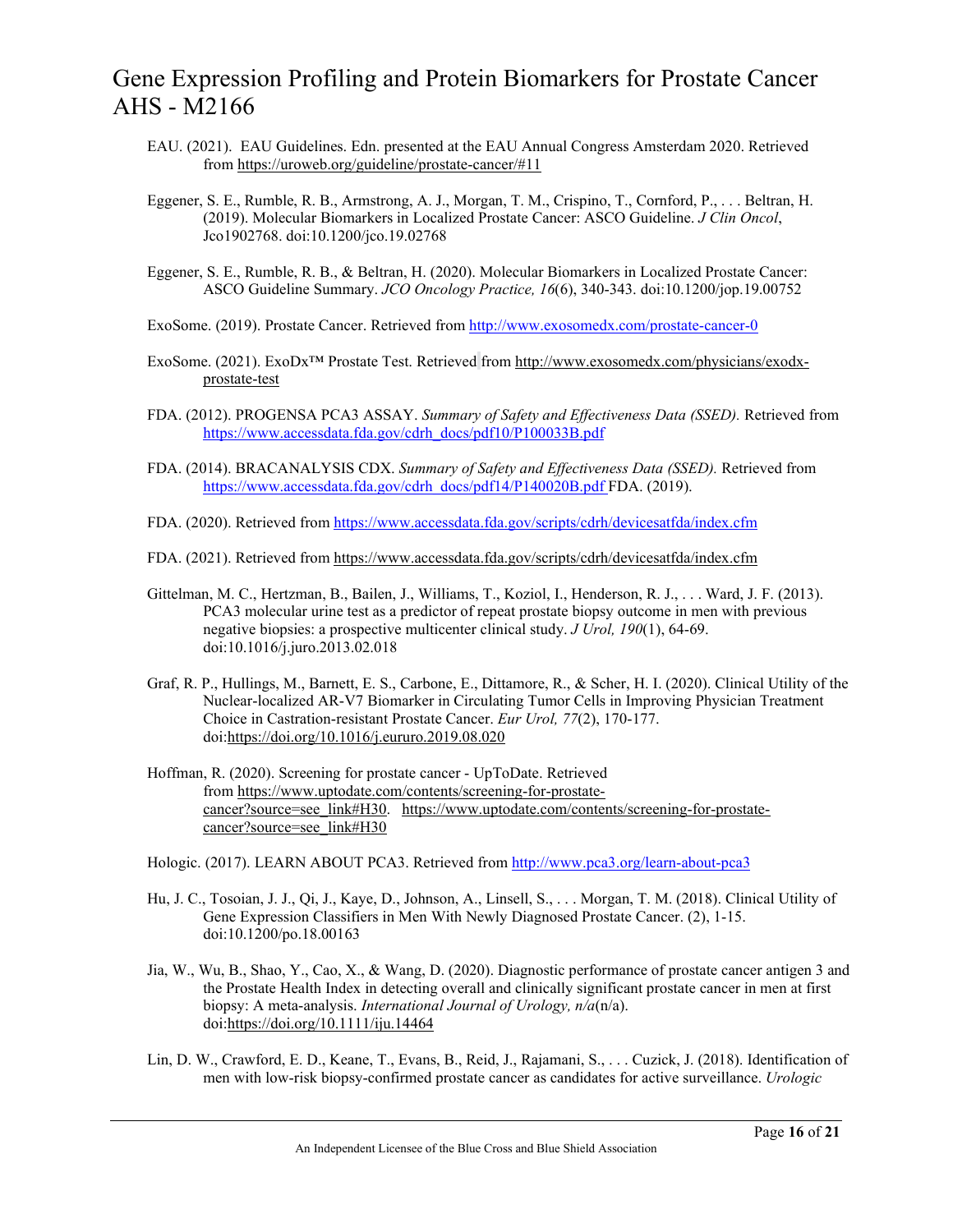*Oncology: Seminars and Original Investigations, 36*(6), 310.e317-310.e313. doi[:https://doi.org/10.1016/j.urolonc.2018.03.011](https://doi.org/10.1016/j.urolonc.2018.03.011)

- Lotan, T. L., Gurel, B., Sutcliffe, S., Esopi, D., Liu, W., Xu, J., . . . De Marzo, A. M. (2011). PTEN protein loss by immunostaining: analytic validation and prognostic indicator for a high risk surgical cohort of prostate cancer patients. *Clin Cancer Res, 17*(20), 6563-6573. doi:10.1158/1078-0432.Ccr-11-1244
- LUGPA. (2018). Retrieved from [https://lugpa.org/lugpa-endorses-and-supports-new-cancer-guidelines-from](https://lugpa.org/lugpa-endorses-and-supports-new-cancer-guidelines-from-nccn/)[nccn/](https://lugpa.org/lugpa-endorses-and-supports-new-cancer-guidelines-from-nccn/)
- Marascio, J., Spratt, D. E., Zhang, J., Trabulsi, E. J., Le, T., Sedzorme, W. S., . . . Den, R. B. (2020). Prospective study to define the clinical utility and benefit of Decipher testing in men following prostatectomy. *Prostate Cancer and Prostatic Diseases, 23*(2), 295-302. doi:10.1038/s41391-019-0185- 7
- Matuszczak, M., Schalken, J. A., & Salagierski, M. (2021). Prostate Cancer Liquid Biopsy Biomarkers' Clinical Utility in Diagnosis and Prognosis. *Cancers (Basel)*, *13*(13)[. https://doi.org/10.3390/cancers13133373](https://doi.org/10.3390/cancers13133373)
- McKiernan, J., Donovan, M. J., Margolis, E., Partin, A., Carter, B., Brown, G., . . . Carroll, P. (2018). A Prospective Adaptive Utility Trial to Validate Performance of a Novel Urine Exosome Gene Expression Assay to Predict High-grade Prostate Cancer in Patients with Prostate-specific Antigen 2-10ng/ml at Initial Biopsy. *Eur Urol, 74*(6), 731-738. doi:10.1016/j.eururo.2018.08.019
- McKiernan, J., Donovan, M. J., O'Neill, V., Bentink, S., Noerholm, M., Belzer, S., . . . Carroll, P. (2016). A Novel Urine Exosome Gene Expression Assay to Predict High-grade Prostate Cancer at Initial BiopsyUrine Exosome Signature to Predict High-Grade Prostate CancerUrine Exosome Signature to Predict High-Grade Prostate Cancer. *JAMA Oncology, 2*(7), 882-889. doi:10.1001/jamaoncol.2016.0097
- MDx. (2018a). ConfirmMDx for Prostate Cancer.
- MDx. (2018b). SelectMDx for Prostate Cancer.
- MDx\_Health. (2020a). ConfirmMDx for Prostate Cancer. Retrieved from [https://mdxhealth.com/confirmmdx](https://mdxhealth.com/confirmmdx-physician/#overview)[physician/#overview](https://mdxhealth.com/confirmmdx-physician/#overview)
- MDx\_Health. (2020b). SelectMDx for Prostate Cancer. Retrieved from [https://mdxhealth.com/selectmdx](https://mdxhealth.com/selectmdx-physician/)[physician/](https://mdxhealth.com/selectmdx-physician/)
- Murphy, A. B., Carbunaru, S., Nettey, O. S., Gornbein, C., Macias, V., Sharifi, R., . . . Gann, P. (2020). A 17- Gene Panel Genomic Prostate Score has Similar Predictive Accuracy for Adverse Pathology at Radical Prostatectomy in African American and European American Men. *Urology*. doi:10.1016/j.urology.2020.01.052
- NCCN. (2021, 07/14/2021). *Prostate Cancer Early Detection Version 2.2021*. Retrieved 02/01/2021 from [https://www.nccn.org/professionals/physician\\_gls/pdf/prostate\\_detection.pdf](https://www.nccn.org/professionals/physician_gls/pdf/prostate_detection.pdf)
- NCCN. (2022, 01/10/2022). *NCCN Clinical Practice Guidelines in Oncology: Prostate Cancer, Version 3.2022*. Retrieved 2/8/21 from [https://www.nccn.org/professionals/physician\\_gls/pdf/prostate.pdf](https://www.nccn.org/professionals/physician_gls/pdf/prostate.pdf)
- OncoType. (2019). Leverage the predictive power of the Oncotype DX AR-V7 Nucleus Detect test. Retrieved fro[m https://www.oncotypeiq.com/en-US/announcements/AR-V7](https://www.oncotypeiq.com/en-US/announcements/AR-V7)
- OncoType. (2021). Leverage the predictive power of the Oncotype DX AR-V7 Nucleus Detect test. Retrieved from <https://www.oncotypeiq.com/en-US/announcements/AR-V7>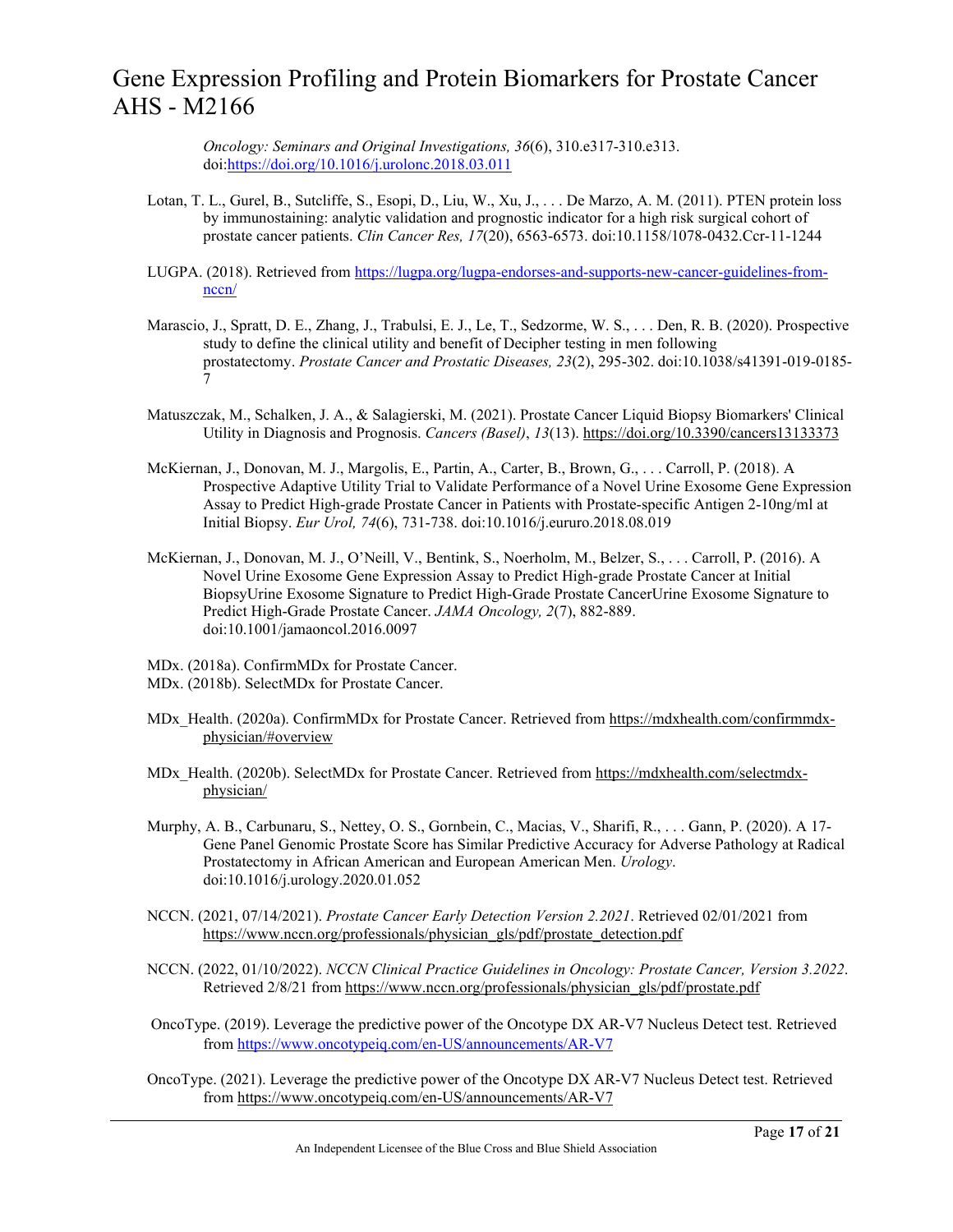- OPKO. (2021). WHAT IS THE 4KSCORE®? Retrieved from <https://4kscore.com/what-is-the-4kscore.html>
- Parker, C., Castro, E., Fizazi, K., Heidenreich, A., Ost, P., Procopio, G., . . . Gillessen, S. (2020). Prostate cancer: ESMO Clinical Practice Guidelines for diagnosis, treatment and followup<sup>&#x2020;</sup>. *Annals of Oncology, 31*(9), 1119-1134. doi:10.1016/j.annonc.2020.06.011
- PHE. (2016). Prostate cancer risk management programme (PCRMP): benefits and risks of PSA testing. Retrieved from [https://www.gov.uk/government/publications/prostate-cancer-risk-management](https://www.gov.uk/government/publications/prostate-cancer-risk-management-programme-psa-test-benefits-and-risks/prostate-cancer-risk-management-programme-pcrmp-benefits-and-risks-of-psa-testing#the-future-of-prostate-cancer-detection)[programme-psa-test-benefits-and-risks/prostate-cancer-risk-management-programme-pcrmp-benefits](https://www.gov.uk/government/publications/prostate-cancer-risk-management-programme-psa-test-benefits-and-risks/prostate-cancer-risk-management-programme-pcrmp-benefits-and-risks-of-psa-testing#the-future-of-prostate-cancer-detection)[and-risks-of-psa-testing#the-future-of-prostate-cancer-detection](https://www.gov.uk/government/publications/prostate-cancer-risk-management-programme-psa-test-benefits-and-risks/prostate-cancer-risk-management-programme-pcrmp-benefits-and-risks-of-psa-testing#the-future-of-prostate-cancer-detection)
- Proveri. (2013). TECHNOLOGY. Retrieved from<http://www.provericorp.com/technology/>
- Rodríguez, S. V. M., & García-Perdomo, H. A. (2020). Diagnostic accuracy of prostate cancer antigen 3 (PCA3) prior to first prostate biopsy: A systematic review and meta-analysis. *Can Urol Assoc J*, *14*(5), E214 e219.<https://doi.org/10.5489/cuaj.6008>
- Ross, A. E., D'Amico, A. V., & Freedland, S. J. (2021, 02/08/2021). Molecular prognostic tests for prostate cancer. Wolters Kluwer. Retrieved 04/15/2019 fro[m https://www.uptodate.com/contents/molecular](https://www.uptodate.com/contents/molecular-prognostic-tests-for-prostate-cancer)[prognostic-tests-for-prostate-canc](https://www.uptodate.com/contents/molecular-prognostic-tests-for-prostate-cancer)er
- Sanda, M. G., Cadeddu, J. A., Kirkby, E., Chen, R. C., Crispino, T., Fontanarosa, J., . . . Treadwell, J. R. (2018). Clinically Localized Prostate Cancer: AUA/ASTRO/SUO Guideline. Part I: Risk Stratification, Shared Decision Making, and Care Options. *J Urol, 199*(3), 683-690. doi:10.1016/j.juro.2017.11.095
- Sathianathen Niranjan, J., Kuntz Karen, M., Alarid-Escudero, F., Lawrentschuk Nathan, L., Bolton Damien, M., Murphy Declan, G., . . . Konety Badrinath, R. (2018). Incorporating Biomarkers into the Primary Prostate Biopsy Setting: A Cost-Effectiveness Analysis. *Journal of Urology, 200*(6), 1215-1220. doi:10.1016/j.juro.2018.06.016
- Scher, H. I., Lu, D., Schreiber, N. A., Louw, J., Graf, R. P., Vargas, H. A., . . . Dittamore, R. (2016). Association of AR-V7 on Circulating Tumor Cells as a Treatment-Specific Biomarker With Outcomes and Survival in Castration-Resistant Prostate CancerAR-V7 Expression in Circulating Tumor Cells and Castration-Resistant Prostate Cancer OutcomesAR-V7 Expression in Circulating Tumor Cells and Castration-Resistant Prostate Cancer Outcomes. *JAMA Oncology, 2*(11), 1441-1449. doi:10.1001/jamaoncol.2016.1828
- Shore, N. (2018). SelectMDx Impacts Prostate Biopsy Decision-making in Routine Clinical Practice.
- Siegel, R. L., Miller, K. D., & Jemal, A. (2018). Cancer statistics, 2018. *CA Cancer J Clin, 68*(1), 7-30. doi:10.3322/caac.21442
- Song, C. J., Chen, H., Chen, L. Z., Ru, G. M., Guo, J. J., & Ding, Q. N. (2018). The potential of microRNAs as human prostate cancer biomarkers: A meta-analysis of related studies. *J Cell Biochem, 119*(3), 2763- 2786. doi:10.1002/jcb.26445
- Steiling, K., Christenson, Stephanie. (2019). Tools for genetics and genomics: Gene expression profiling. Retrieved from [https://www.uptodate.com/contents/tools-for-genetics-and-genomics-gene-expression](https://www.uptodate.com/contents/tools-for-genetics-and-genomics-gene-expression-profiling?source=search_result&search=gene%20expression%20array%20cancer&selectedTitle=2%7E150)[profiling?source=search\\_result&search=gene%20expression%20array%20cancer&selectedTitle=2~150](https://www.uptodate.com/contents/tools-for-genetics-and-genomics-gene-expression-profiling?source=search_result&search=gene%20expression%20array%20cancer&selectedTitle=2%7E150)
- Tabayoyong, W., & Abouassaly, R. (2015). Prostate Cancer Screening and the Associated Controversy. *Surg Clin North Am, 95*(5), 1023-1039. doi:10.1016/j.suc.2015.05.001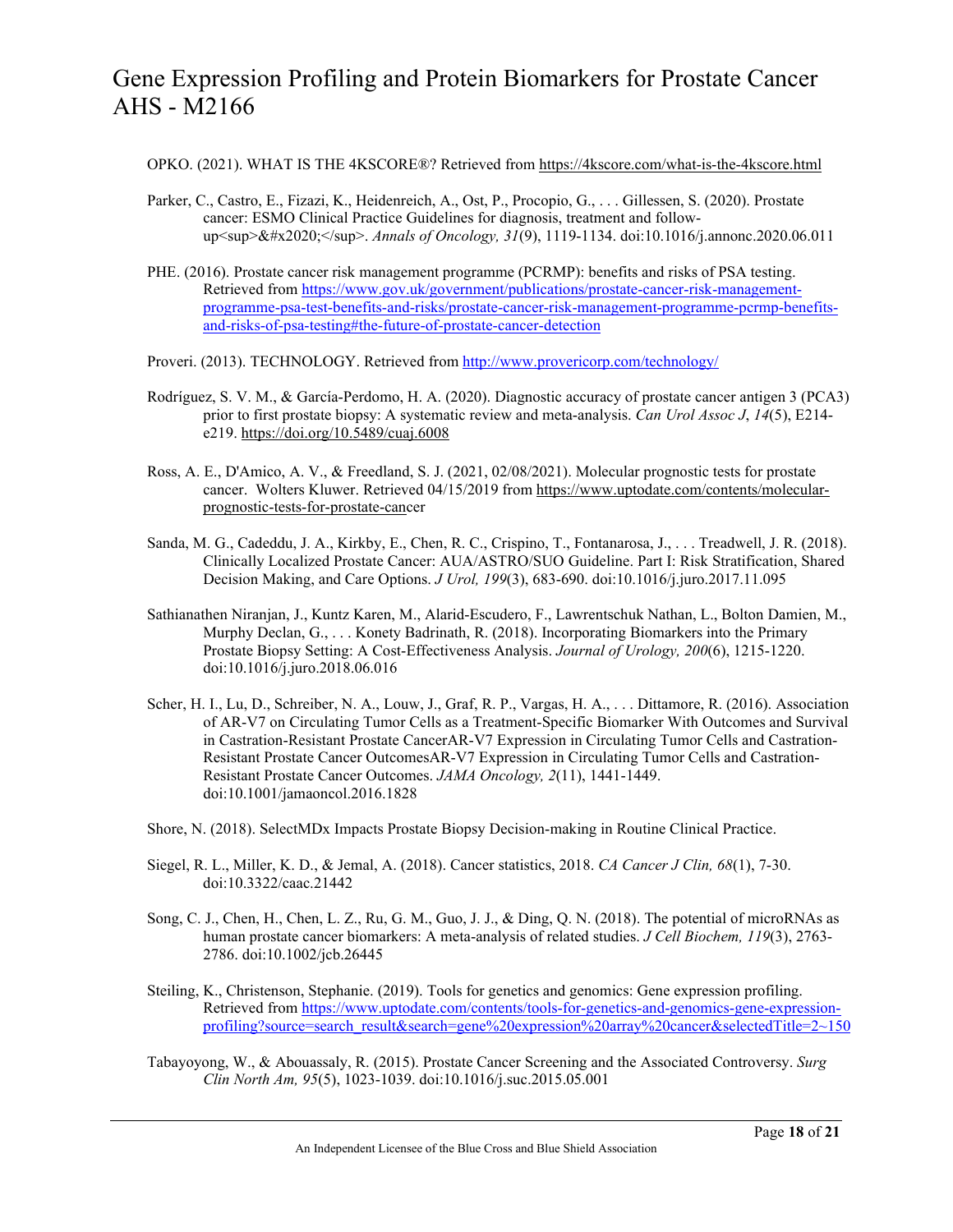- Taplin, M.-E., & Smith, J. A. (2022, 01/03/2022). *Clinical presentation and diagnosis of prostate cancer*. <https://www.uptodate.com/contents/clinical-presentation-and-diagnosis-of-prostate-cancer>
- Tutrone, R., Donovan, M. J., Torkler, P., Tadigotla, V., McLain, T., Noerholm, M., . . . McKiernan, J. (2020). Clinical utility of the exosome based ExoDx Prostate(IntelliScore) EPI test in men presenting for initial Biopsy with a PSA 2-10 ng/mL. *Prostate Cancer Prostatic Dis*. doi:10.1038/s41391-020-0237-z
- Tward, J. D., Schlomm, T., Bardot, S., Freedland, S. J., Lenz, L., Cohen, T., . . . Bishoff, J. (2020). Ability of the combined clinical cell-cycle risk score to identify patients that benefit from multi versus single modality therapy in NCCN intermediate and high-risk prostate cancer. *Journal of Clinical Oncology, 38*(6\_suppl), 346-346. doi:10.1200/JCO.2020.38.6\_suppl.346
- Van den Broeck, T., Moris, L., Gevaert, T., Tosco, L., Smeets, E., Fishbane, N., . . . Joniau, S. (2019). Validation of the Decipher Test for Predicting Distant Metastatic Recurrence in Men with High-risk Nonmetastatic Prostate Cancer 10 Years After Surgery. *Eur Urol Oncol, 2*(5), 589-596. doi:10.1016/j.euo.2018.12.007
- Van Neste, L., Hendriks, R. J., Dijkstra, S., Trooskens, G., Cornel, E. B., Jannink, S. A., . . . Schalken, J. A. (2016). Detection of High-grade Prostate Cancer Using a Urinary Molecular Biomarker-Based Risk Score. *Eur Urol, 70*(5), 740-748. doi:10.1016/j.eururo.2016.04.012
- Van Neste, L., Partin, A. W., Stewart, G. D., Epstein, J. I., Harrison, D. J., & Van Criekinge, W. (2016). Risk score predicts high-grade prostate cancer in DNA-methylation positive, histopathologically negative biopsies. *Prostate, 76*(12), 1078-1087. doi:10.1002/pros.23191
- White, J., Shenoy, B. V., Tutrone, R. F., Karsh, L. I., Saltzstein, D. R., Harmon, W. J., Broyles, D. L., Roddy, T. E., Lofaro, L. R., Paoli, C. J., Denham, D., & Reynolds, M. A. (2018). Clinical utility of the Prostate Health Index (phi) for biopsy decision management in a large group urology practice setting. *Prostate Cancer Prostatic Dis*, *21*(1), 78-84.<https://doi.org/10.1038/s41391-017-0008-7>
- Wojno, K. J., Costa, F. J., Cornell, R. J., Small, J. D., Pasin, E., Van Criekinge, W., . . . Van Neste, L. (2014). Reduced Rate of Repeated Prostate Biopsies Observed in ConfirmMDx Clinical Utility Field Study. *Am Health Drug Benefits, 7*(3), 129-134.
- Wysock, J. S., Becher, E., Persily, J., Loeb, S., & Lepor, H. (2020). Concordance and Performance of 4Kscore and SelectMDx for Informing Decision to Perform Prostate Biopsy and Detection of Prostate Cancer. *Urology, 141*, 119-124. doi:10.1016/j.urology.2020.02.032
- Zappala, S. M., Scardino, P. T., Okrongly, D., Linder, V., & Dong, Y. (2017). Clinical performance of the 4Kscore Test to predict high-grade prostate cancer at biopsy: A meta-analysis of us and European clinical validation study results. *Rev Urol, 19*(3), 149-155. doi:10.3909/riu0776

Medical Director review 4/2020

Medical Director review 7/2020

Specialty Matched Consultant Panel 8/2020

Medical Director review 1/2021

### **For Policy Titled: Gene Expression Profiling and Protein Biomarkers for Prostate Cancer**

Medical Director review 4/2021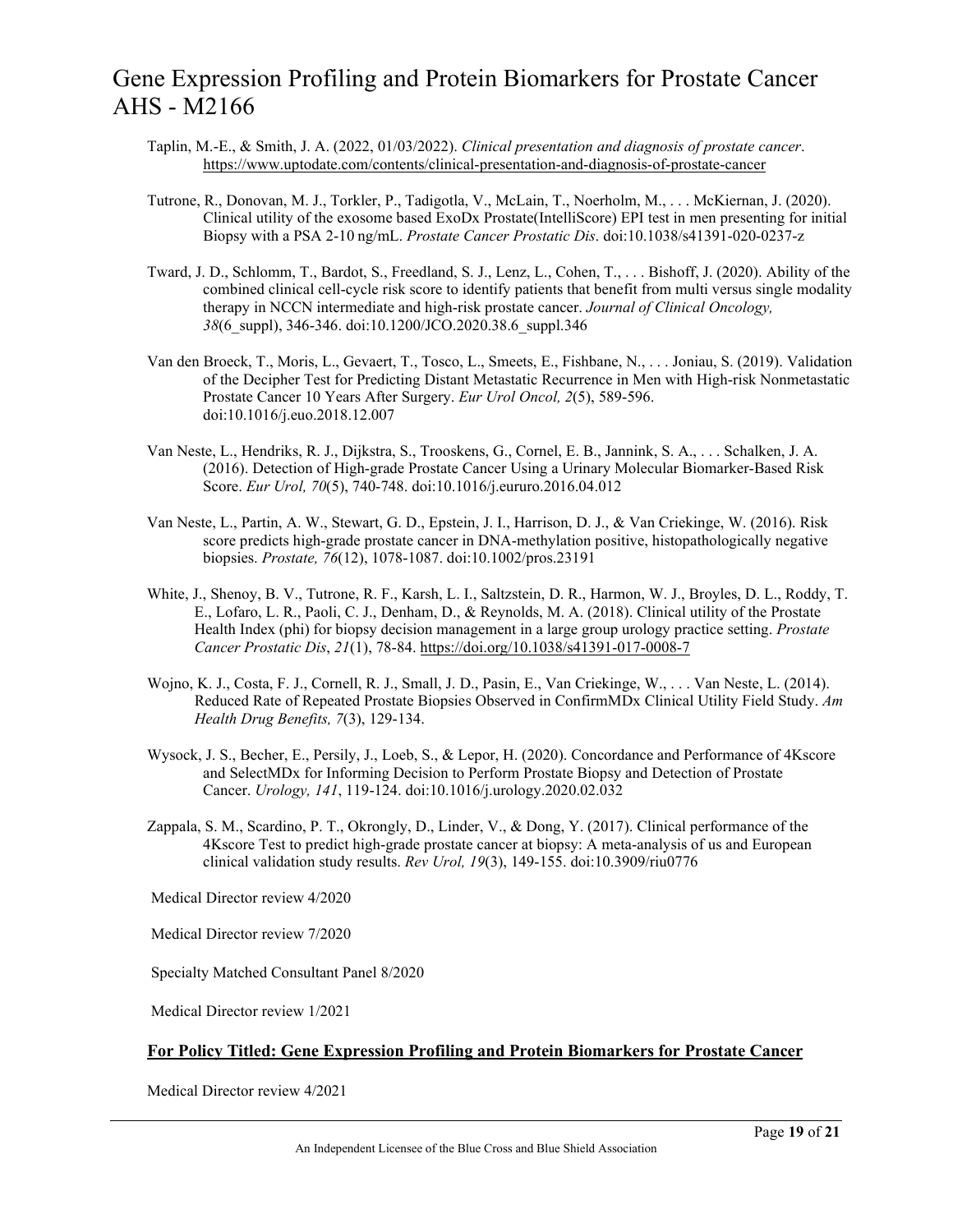Specialty Matched Consultant Panel 8/2021

Medical Director review 4/2022

### **Policy Implementation/Update Information**

### **For Policy Titled: Gene Expression Profiling and Protein Biomarkers for Prostate Cancer Management**

- 10/1/19 New policy developed. Gene Expression Profiling and Protein Biomarkers for Prostate Cancer Management is considered **investigational. See Related Policy: Prostate Cancer Screening AHS-G2008.** Medical Director review 8/2019. (lpr)
- 10/29/19 No change to policy statements. Minor reformatting and edits. (hb)
- 5/12/20 Off cycle review to align with CMP Prostate Cancer Screening AHS-G2008. Removed references to the following tests and transferred them to AHS-G2008: ExoDX Prostate, Intelliscore, Select MDX, PCA3, KLK3, ConfirmDX, PPCA. Removed CPT codes 0005U, 81313, 81551 and transferred to AHS-G2008. Updated Policy Guidelines. Medical Director review 4/2020. (lpr)
- 7/28/20 Reviewed by Avalon 2nd Quarter 2020 CAB. References updated. Medical Director review 7/2020. (lpr)
- 9/8/20 Specialty Matched Consultant Advisory Panel review 8/19/2020. No change to policy statement. (lpr)
- 2/9/21 Added PLA code 0005U to Billing/Coding section. Off-cycle review per Avalon, No change to policy statement. (lpr)

### **For Policy Titled: Gene Expression Profiling and Protein Biomarkers for Prostate Cancer**

- 5/18/21 Reviewed by Avalon 1<sup>st</sup> Quarter 2021 CAB. Medical Director review 4/2021. Revised "When Covered" section to include tests to assess and/or monitor prostate cancer which were relocated from AHS-G2008 Prostate Specific Antigen (PSA) Testing policy. These tests remain investigational. Updated Policy Guidelines, Billing/Coding sections as well as References. Changed related policy AHS-G2008 Prostatic Specific Antigen (PSA) Testing title. **Policy Title changed from: Gene Expression Profiling and Protein Biomarkers for Prostate Cancer Management to: Gene Expression Profiling and Protein Biomarkers for Prostate Cancer.** (lpr)
- 9/7/21 Specialty Matched Consultant Advisory Panel review 8/18/2021. No change to policy statement. (lpr)
- 2/8/22 Reviewed by Avalon Q4 2021 CAB. Removed PLA code 0244U from Billing/Coding section. Medical Director review 1/2022. No change to policy statement. (lpr)
- 5/31/22 Reviewed by Avalon Q1 2022 CAB. Extensive revisions to policy. Added coverage criteria under "When Covered" section. Updated policy guidelines and references. Medical Director review 4/2022. (lpr)

Medical policy is not an authorization, certification, explanation of benefits or a contract. Benefits and eligibility are determined before medical guidelines and payment guidelines are applied. Benefits are determined by the group contract and subscriber certificate that is in effect at the time services are rendered. This document is solely provided for informational purposes only and is based on research of current medical literature and review of common medical practices in the treatment and diagnosis of disease.